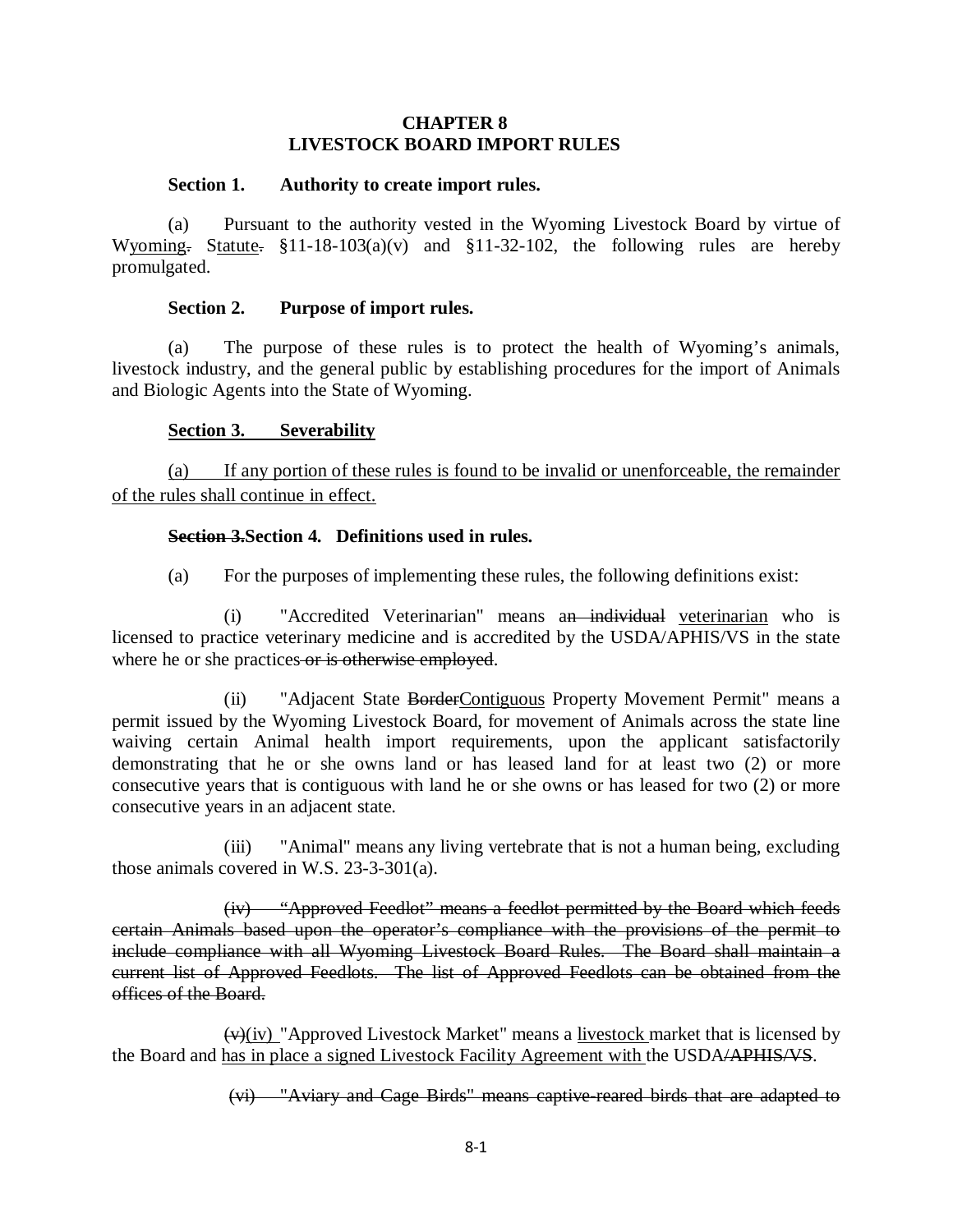#### live and breed in an aviary or cage.

 $\overrightarrow{vii}(v)$  "Biologic Agent" means any biologic product used for agricultural or veterinary purposes and includesincluding semen, and embryos, and vaccines. This does not include serum, blood, body fluids, tissues, animal carcasses or reagentsspecimens imported to a laboratory for diagnostic purposes.

#### (viii) "Bison" means a domestic ruminant mammal of the genus *Bison*.

 $\frac{f(x)}{y_1}$  "Black-faced Sheep" means any purebred Suffolk, Hampshire, Shropshire, or cross thereof; any non-purebred Sheep (haired or wooled) known to have Suffolk, Hampshire, or Shropshire ancestors; and any nonpurebredwooled Sheep of unknown ancestry with a black face except for haired Sheep. Haired Sheep known to have Suffolk, Hampshire, or Shropshire ancestors are considered Black-faced Sheep.

 $\frac{f(x)}{f(x)}$  "Board" means the Wyoming Livestock Board, state agency 051, whose address is 1934 Wyott Drive, Cheyenne, WY 82002-0051, (307) 777-7515, and whose website is [http://wlsb.state.wy.us.](http://wlsb.state.wy.us/)

 $\frac{(\overrightarrow{x})(\overrightarrow{vii})}{(\overrightarrow{viii})}$  "Brucellosis" means any of the species specific disease conditions caused by bacteria in the genus *Brucella*, including *Brucella abortus, Brucella canis, Brucella mellitensis, Brucella ovis,* or *Brucella suis*.

 $\overline{f(x)}$  (x) "Brucellosis Designated Surveillance Area" means the geographican area designateddefined by the Wyoming Livestock Board in its Chapter 2 Rules and/or as amended by a Board order where bovine that identifies the boundaries within which risk of exposure to Brucellosis-infected is endemic in wildlife has been established.

 $\frac{(\overrightarrow{xiii})(x)}{\overrightarrow{x}}$ "Camel Family Species" means a ruminant mammal that includes alpacas, camels, guanacos, llamas and vicunas.

(xiv) "Cat" means a domestic carnivorous mammal of the genus *Felis*.

(xv)(xi) "Cattle" means any ruminant mammal of the genus *Bos*, including crossbred Cattle/Hybrid Animals and Yaks.

(xvi) "Certificate of Veterinary Health Inspection" means an official form documenting the health status of an Animal(s).

(xvii) "Certified Brucellosis-Free Herd" means a herd of Bison or Cattle that has been issued a Certified Brucellosis-Free Herd certificate signed by the state of origin's Animal health official and by the USDA/APHIS/AVIC.

(xviii) "Certified Scrapie Free Flock" means a flock of Sheep or Goats that have been certified by the state of origin Animal health agency and USDA/APHIS/VS to be free of Scrapie.

(xii) "Commercial Swine" means swine raised indoors in an integrated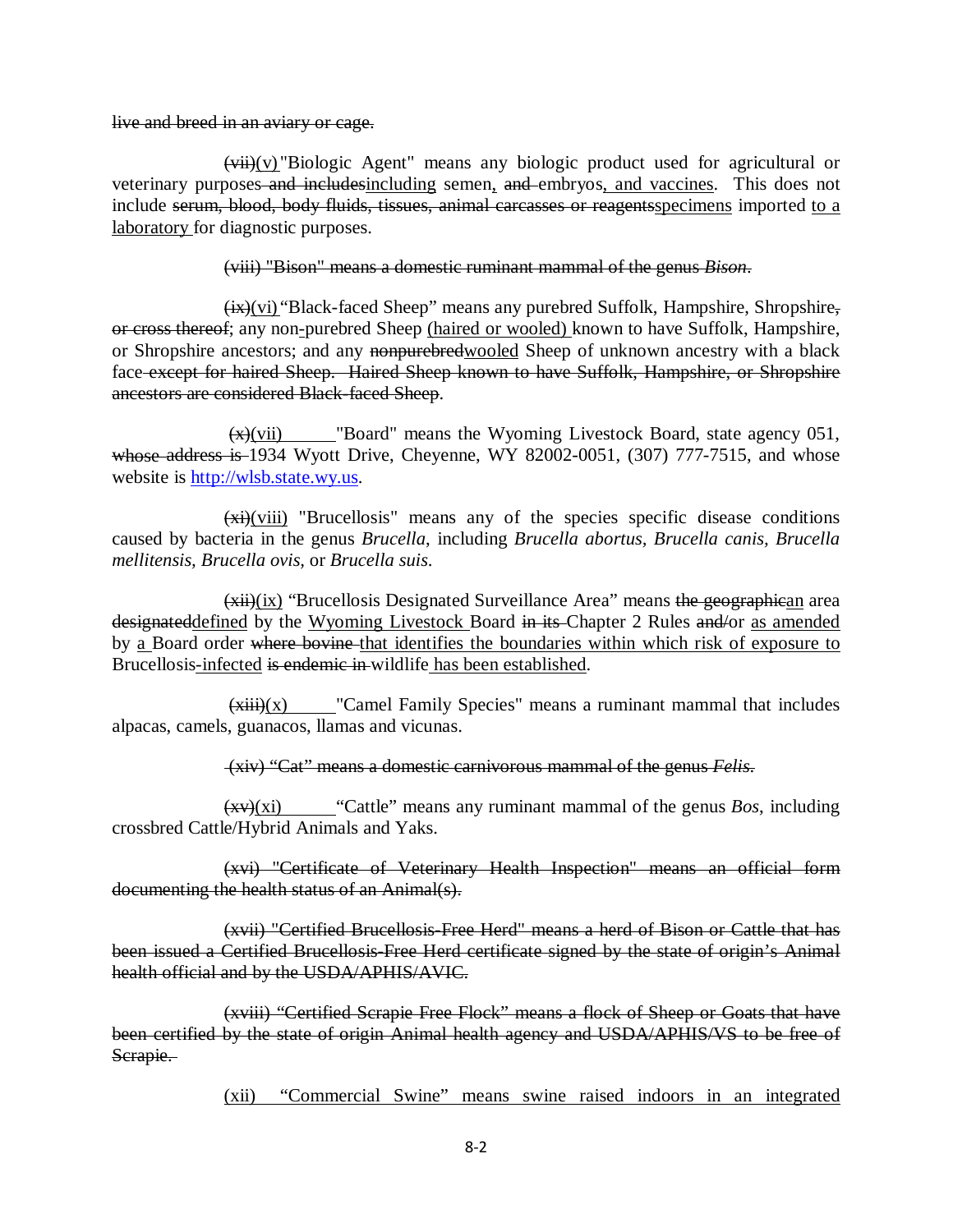production and marketing system.

(xiii) "Commuter Permit" means a written permit that allows for the movement of Bison, Cattle, Sheep, Goats, and Horses used for herd management purposes, between Wyoming and an adjacent state. This permit shall be approved by state Animal health officials in the state of origin and state of destination prior to movement.

(xiv) "Companion Animal" means any dog, cat or ferret.

 $(xix)(xv)$  "Dairy Cattle" means all Cattle of the dairy breeds, and all Cattle used for milk production and/or born in a dairy herd.

(xx)(xvi) "Designated Feedlot" means any feedlot that is designated by the Board to feed – with no provision for grazing – and properly identify and manage Restricted Livestock in a designated portion of the feedlot, preventing direct contact between restricted and non-restricted livestock.

 $(xx)(xvii)$  "Direct Movement" means movement in which the Animals are neither unloaded en routeof Animals to their final destination nor commingled without unloading or commingling with another producer's Animals during the movement.

(xxi) "Dog" means a domestic omnivorous mammal of the genus *Canis*.

(xxii) "Equine Infectious Anemia" means an incurable viral disease of Horses causing anemia.

(xviii) "Extended Equine Certificate of Veterinary Inspection" means a document issued under the authority of the state veterinarian, in accordance with the guidelines outlined in a Memorandum of Agreement between Wyoming and other states, allowing equine to travel between such states without an ICVI. At a minimum, an examination by an Accredited Veterinarian, a negative Coggins test, Official Identification, and a real-time travel log will be required.

(xix) "Exhibition Purposes" means Animals, other than Rodeo Cattle, that are imported to Wyoming exclusively to attend a Wyoming exhibition without commingling with other livestock at any premises other than the exhibition, and leaving Wyoming without change of ownership within 14 days of entry to Wyoming.

 $(xxiii)(xx)$  "Farm or Ranch of Origin" means the farm or ranch where the Animal resided immediately prior to entering Wyoming.

(xxiv)(xxi) "Feral Animal" means a domestic Animal, that is not under the control of nor cared for by a person and which has returned to a wild or semi-wild state. A feral animal may or may not be owned by a person.

## (xxv) "Ferret" means a domestic carnivorous mammal of the genus *Mustela.*

(xxvi)(xxii) "Flock" means all Goats and/or Sheep maintained together on a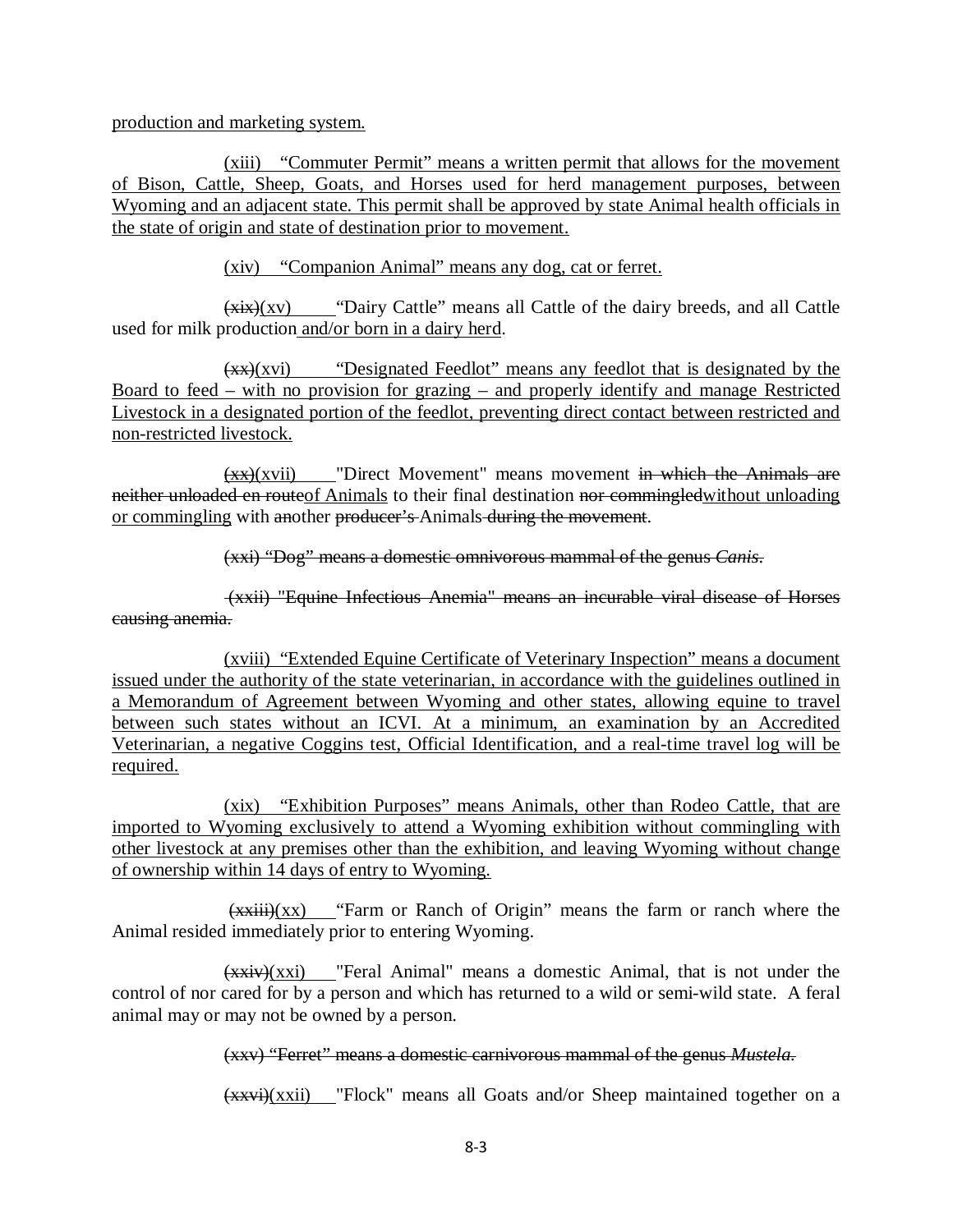single Premise or maintained together under common ownership on two or more Premises with interchange between the Premises. Goats or Sheep maintained temporarily on a Premise for activities such as shows and sales or while in marketing channels are not a Flock. More than one Flock may be maintained on a single Premises provided commingling as defined in the USDA APHIS Scrapie Uniform Method and Rules does not occur.

(xxvii) "Foot Rot" means a chronic, progressive disease caused by a mixed infection of bacteria causing lameness and severe tissue destruction.

(xxviii) "Goat" means a ruminant mammal of the genus *Capra*.

(xxix) "Hatching Egg" means a hard-shelled reproductive body produced by Poultry or Ratites.

(xxx) "Herd of Origin" means the herd into which the Animal was born.

(xxxi)(xxiii) "Horses" means any herbivorous mammal of the genus *Equus*, including donkeys, horses, mules, and zebras.

 $(xx\overrightarrow{x}x\overrightarrow{ii})$ (xxiv) "Immediate Slaughter" means the Direct Movement to and slaughter of an Animal within three (3) working days at a Recognized Slaughter Establishment. The Animals cannot be offloaded at any point other than the Recognized Slaughter Establishment.

(xxxiii)(xxv) "Import Permit" means a number correlated with the ICVI and issued by the Board within ten (10) days prior to any Animal requiring such a permit being imported. Information on obtaining permits can be found at the WLSB web page: [http://wlsb.state.wy.us](http://wlsb.state.wy.us/) or Import numbers shall be obtained by calling (307) 777-7515, (307) 777-7517 or (307) 777-3660. The State Veterinarian may authorize an Import Permit prefix to out of state livestock markets for the creation of their own Import Permits.

(xxvi) "Interstate Certificate of Veterinary Inspection (ICVI)" means a uniquely numbered official document for the purpose of recording and reporting an Animal's origin, destination, health status and official identification(s).

(xxxiv) "Interstate Equine Health Movement Permit" means a written agreement between the Wyoming State Veterinarian and an Equine owner that allows for the movement of Equine between Wyoming and an adjacent state. The agreement allows Wyoming origin Equine to return to Wyoming without a current Certificate of Veterinary Health Inspection after having spent fifteen (15) days or less in the adjacent state.

(xxxv) "Interstate Livestock Health Movement Permit" means a written permit that allows for the movement of Bison, Cattle, Sheep, Goats, and Horses used for herd management purposes, between Wyoming and an adjacent state. This permit shall be approved by state Animal health officials in the state of origin and state of destination prior to movement.

(xxxvi) "Johnes Disease" means a chronic, debilitating disease of ruminants that is caused by the bacteria, *Mycobacterium paratuberculosis*.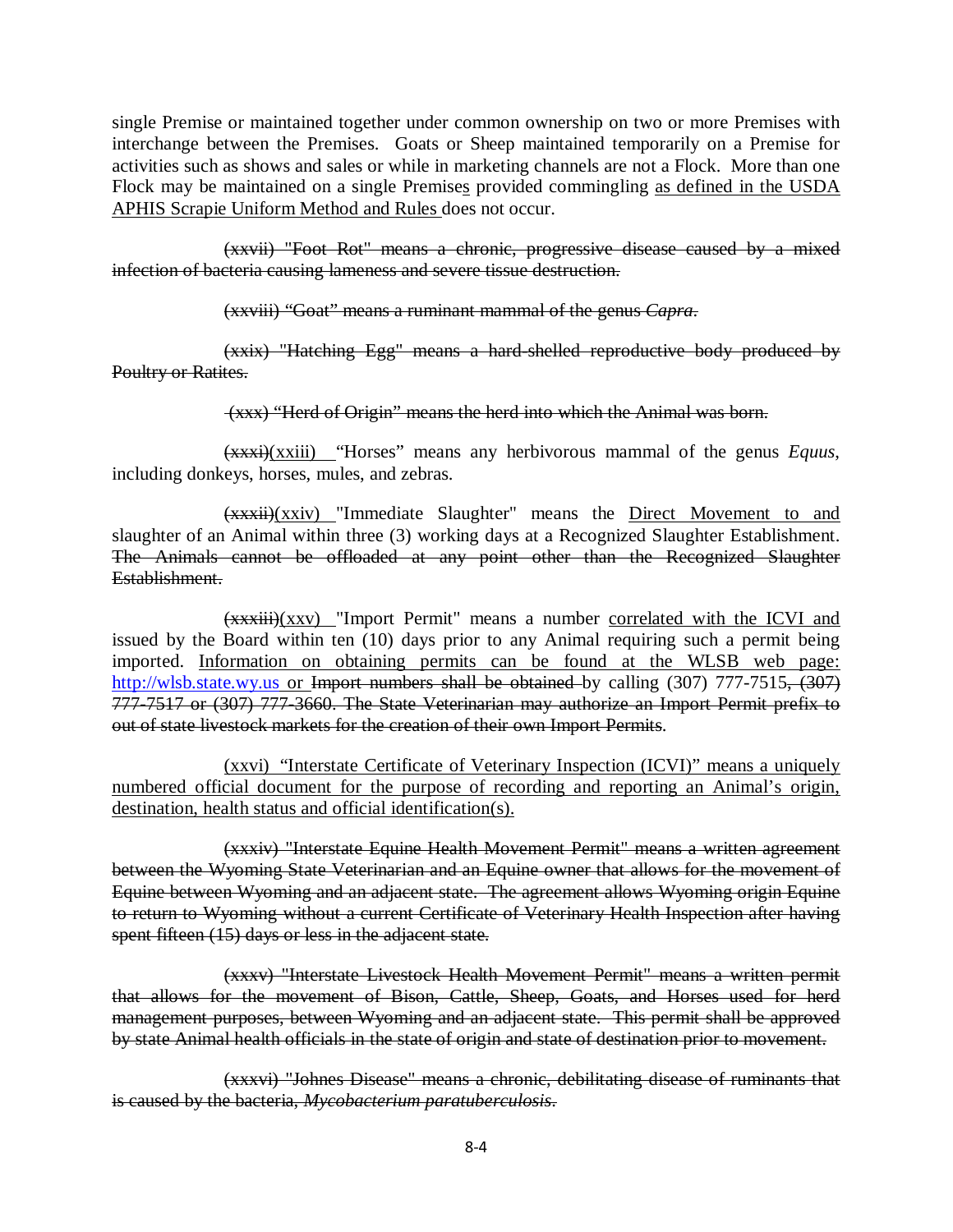(xxxvii) "Licensed Veterinarian" means an individual who is licensed to practice veterinary medicine in the state where he or she practices.

(xxvii) "Lifetime Brand Inspection" means a document created by a state recognized recording authority and issued as a permanent or lifetime inspection to the owner of Horses in the state or area under its authority.

(xxxviii)(xxviii) "Mexican-Origin Cattle" means any Cattle whose Herd of Origin or Farm or Ranch of Origin is that have ever resided in Mexico.

(xxxix)(xxix) "National Poultry Improvement Plan Form VS 9-3" means a form used to document interstate sales and movement of Hatching Eggs, Poultry and flightless birds.

 $(x)$ (xxx) "Official AdultBrucellosis Vaccinate for Brucellosis" means a female Bison or Cattle that is over twelve (12) months of age when vaccinated by permission of the Wyoming State Veterinarian and AVIC in conjunction with having a negative Brucellosis test within ten (10) days prior to vaccination. Verification of Official Adult Vaccination status requires evidence of the Adult Vaccination tattoo has been inoculated with RB51 vaccine by a state or federal veterinarian or an Accredited Veterinarian according to label directions and the USDA APHIS Brucellosis Uniform Methods and Rules. Verification of official vaccination status requires evidence of the vaccination shield or presence of an approved USDA/APHIS/VS vaccination tag or device.

(xli) "Official Calfhood Vaccinate for Brucellosis" means a female Bison or Cattle between four (4) months and twelve (12) months of age when vaccinated. Verification of official calfhood vaccination status requires evidence of the vaccination shield or presence of approved USDA/APHIS/VS calfhood vaccination tag or device.

 $(x\text{hii})(xxx)$  "Official Individual Identification" means any form of identification approved by USDA/APHIS/VS as per the Animal Disease Traceability Rule or by agreement between the Wyoming State Veterinarian and the state of origin's state Animal health official. Specific approved types of Official ID can be found on the Wyoming Livestock Board's website.

 $(x\lambda)$  (xxxii) "Port of Entry" means a facility operated and staffed by personnel from the Wyoming Highway Department where commercial Animal carriers must stop and provide necessary documentation regarding the health status of the Animals being imported.

(xliv)(xxxiii) "Poultry" means fowl Animals commonly referred to as chickens, ducks, geese, guineas, peacocks, pigeons and turkeys.

 $(x \mid y)(xxx \mid y)$  "Premises" means an identifiable physical location that represents a unique and describable geographic location where Animals are kept.

(xlvi) "Pseudorabies" means a viral infection primarily of Swine, but occurring incidentally in most other species.

 $(xlvii)(xxxv)$  "Quarantine" means an official document, issued by the Wyoming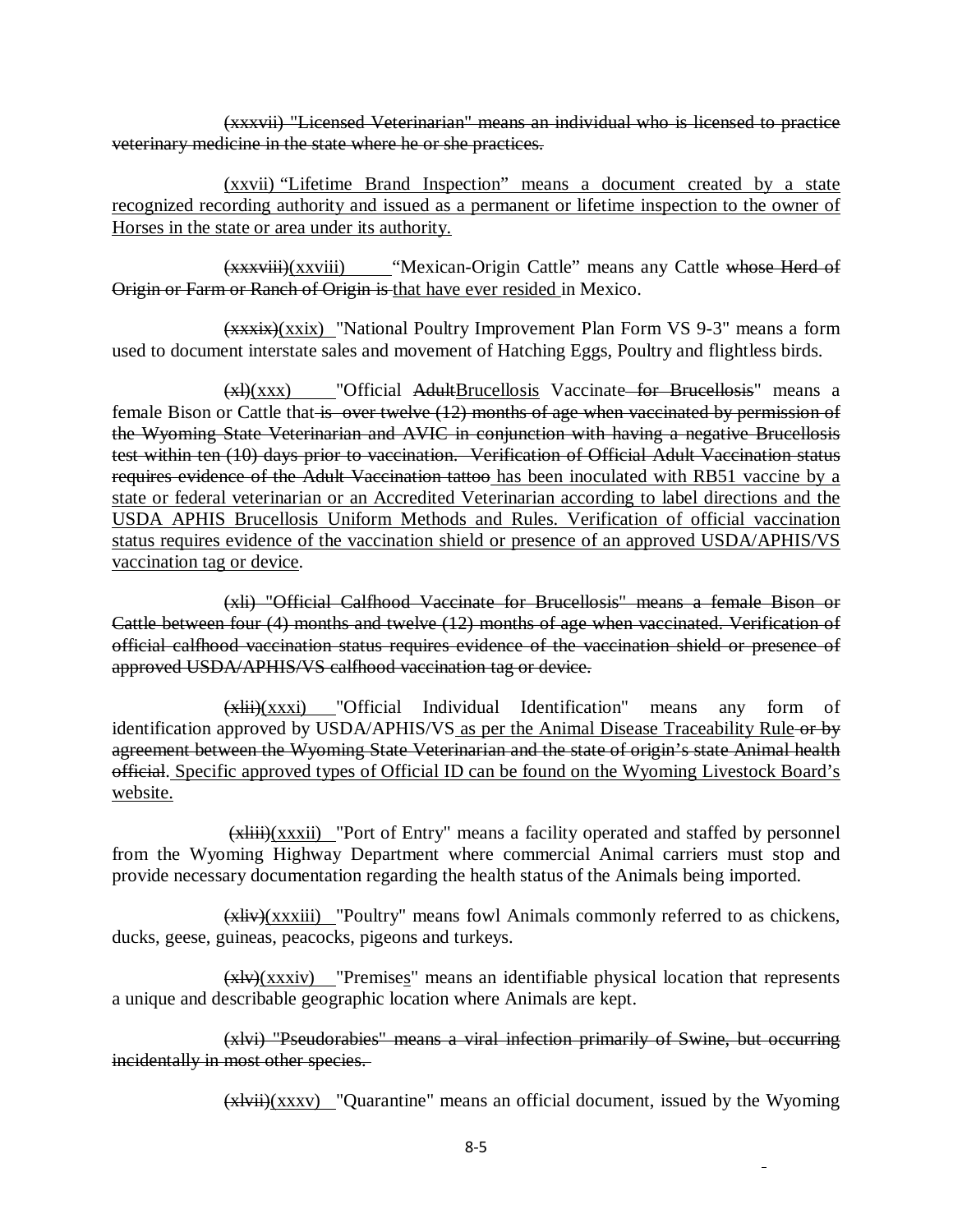State Veterinarian or his or her authorized representative, that restricts the movement of specified Animals and prohibits their commingling, being commingled, slaughtered, turned loose, removed, or permitted to escape, and sets forth requirements regarding their testing or qualification for import and Quarantine release. The Animal owner or owner's agent is responsible for all liability and expenses associated with Quarantine requirements.

(xlviii) "Rabies" means an acute, rhabdoviral encephalomyelitis that can affect any mammal.

(xlix)(xxxvi) "Recognized Slaughter Establishment" means any slaughter establishment operating under the provisions of the Federal Meat Inspection Act, (21U.S.C. 601- 695) including all amendments as of August 2006as amended, or the Wyoming Food Safety Rule found at Chapter 1 Purpose, Variances, Definitions, Demonstration of Knowledge, and Health Status as promulgated and amended by the Wyoming Department of Agriculture as of December 2009. This does not include any later amendments past August 2006 and December 2009 respectively. These documents are available to the public at the office of the Board or online at http://www.fsis.usda.gov/regulations & policies/Federal Meat Inspection Act/index.asp or [http://wyagric.state.wy.us/divisions/chs/meat-a-poultry-program.](http://wyagric.state.wy.us/divisions/chs/meat-a-poultry-program)

 $\bigoplus$ (xxxvii) "Rodeo Cattle" means all Cattle previously used for, or currently used for recreational purposes, such as rodeo events, roping events, cattle cutting events, cattle penning events, gymkhanas, and steer wrestling events. This includes any Cattle that have commingled with Rodeo Cattle.

(li) "Scrapie" means a nonfebrile, transmissible, insidious, degenerative disease affecting the central nervous system of Sheep and Goats and causing a spongiform encephalopathy.

(lii)(xxxviii) "Scrapie Live Animal Test" means an ante-mortem test for Scrapie approved by USDA/APHIS and the Wyoming State Veterinarian.

(xxxix) "Secure Food Supply Plan" means a plan endorsed by USDA and the Center for Food Security and the Public Health designed to provide business continuity for a specific commodity in the face of a foreign animal disease outbreak.

## (liii) "Sheep" means a ruminant mammal of the genus *Ovis*.

 $(Hiv)(xI)$  "Shipping Number" means the Accredited Veterinarian's state veterinary licensesix-digit National Veterinary Accreditation number used outside Board business hours, if website permits are not available, in lieu of an Import Permit. When used, Tthe Accredited Veterinarian issuing the Certificate of Veterinary Health Inspection with a Shipping Number shall call the Board (at (307) 777-7515, (307) 777-7517 or (307) 777-3660) obtain an actual permit number from the Board on the next regular business day and convert the Shipping Number into an Import Permit.

 $\frac{H(y)}{X}$  = "Show Lamb Fungus," also known as ring worm, means a contagious skin disease of Sheep caused by a species of fungi that invades the skin and creates lesions.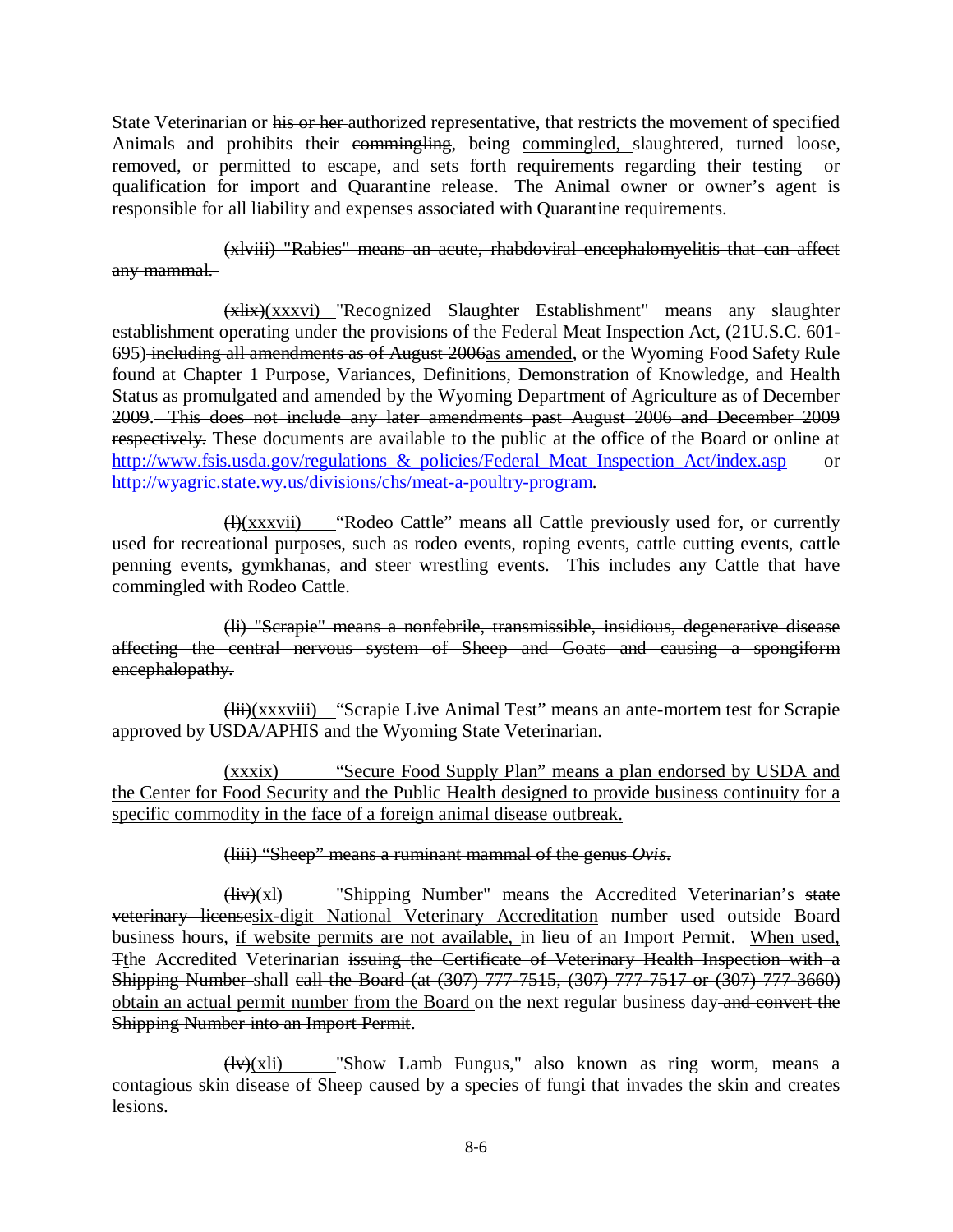(lvi) "Swine" means an omnivorous mammal of the genus *Suis*.

(lvii) "Trichomoniasis" means a contagious venereal disease of Cattle, caused by a the protozoa, *Tritrichomonas foetus*.

(lviii)(xlii) "Trichomoniasis Test Eligible Bull" means any non-virgin, sexually intact male Cattle or any sexually intact male Cattle bull over twenty-four (24)eighteen (18) months of age.

 $(Hix)(x)$  "Tuberculosis" means a chronic, progressive disease caused by a bacteria, *Mycobacterium bovis* in Cattle and other species, including humans.

(lx) "USDA/APHIS/AVIC" means the United States Department of Agriculture, Animal and Plant Health Inspection Service, Area Veterinarian in Charge who is the veterinary official assigned to supervise and perform Animal health work of USDA/APHIS/VS in the state concerned.

(lxi)(xliv) "USDA/APHIS/VS" means the United States Department of Agriculture, Animal and Plant Health Inspection Service, Veterinary Services.

#### (xlv) "USDA/APHIS/VS/AD" means the USDA/APHIS/VS Assistant Director.

(lxii)(xlvi) "VS Form 1-27" means an official restricted movement document form created and supplied by the USDA/APHIS/VS and issued by a state or federal representative or by an Accredited Veterinarian.

 $\frac{d}{d}$  (lxiii)(xlvii) "Wildlife" means all wild mammals, birds, fish, amphibians, reptiles, crustaceans, and mollusks.

 $(Hxiv)(xlviii)$  "Wyoming Game and Fish Commission" means state agency 040, whose address is 5400 Bishop Boulevard, Cheyenne, WY 82006, (307) 777-4600.

(lxv)(xlix) "Wyoming State Veterinarian" means an Wyoming Accredited and licensed Veterinarian employed by the Board who serves as the State Veterinarian for the State of Wyoming as outlined in W.S. 11-19-101.

#### **Section 4.Section 5. Penalty for a violation of rules.**

(a) Penalties for a violation of these rules shall be pursuant to law.

## **Section 5.Section 6. Adoption of Federal Regulations.**

(a) The United States Code of Federal Regulations 9 CFR, Chapter I (Animal and Plant Health Inspections Service, Department of Agriculture), Sub-chapter B (Cooperative Control and Eradication of Livestock for Poultry Diseases) (including all its parts and subparts); Sub-chapter C (Interstate Transportation of Animals (Including Poultry) and Animal Products) (including all its parts and subparts); Sub-chapter D (Exportation and Importation of Animals (Including Poultry) and Animal Products) (including all its parts and subparts); Sub-chapter E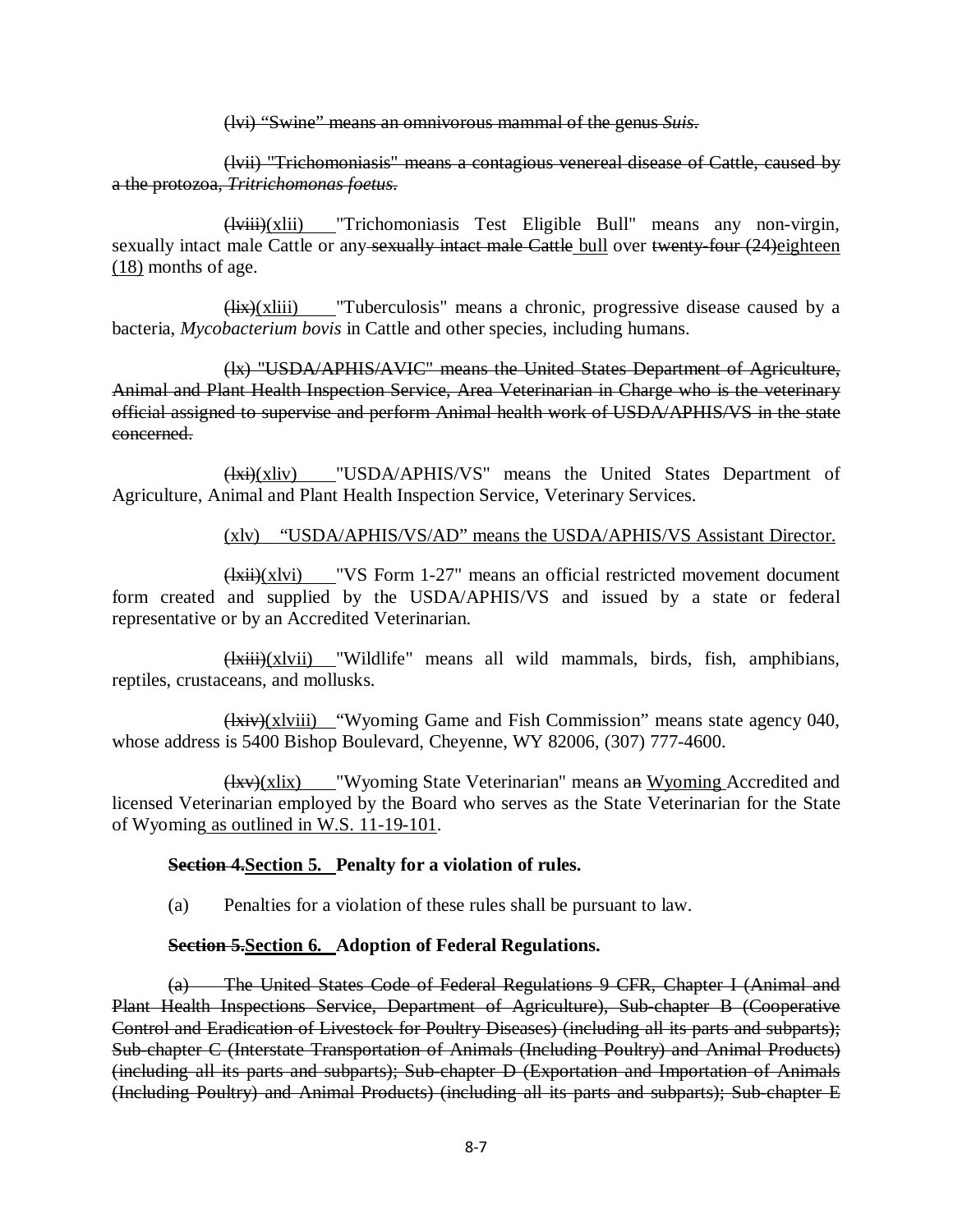(Viruses, Serums, Toxins, and Analogous Products; Organisms and Vectors) (including all its parts and subparts); Sub-chapter G (Poultry Improvement) (including all its parts and subparts) as issued and amended as of January 1, 20062014, shall be adopted by the Board insofar as these federal regulations are not inconsistent with the rules, regulations, and laws of the State of Wyoming. These rules do not include any later amendments of the Code of Federal Regulations past January 1, 20112014. Copies of the Code of Federal Regulations are available to the public at the office of the Board.

(a) The following Sub-chapters of Title 9, Chapter 1 (Animal and Plant Health Inspection Service, Department of Agriculture) of the United States Code of Federal Regulations are hereby incorporated by reference as a part of these rules, so long as the procedures are not inconsistent with the rules, regulations and laws of the State of Wyoming: Sub-chapter B (Cooperative Control and Eradication of Livestock or Poultry Diseases) (including all its parts and subparts); Sub-chapter C (Interstate Transportation of Animals (Including Poultry) and Animal Products) (including all its parts and subparts); Sub-chapter D (Exportation and Importation of Animals (Including Poultry) and Animal Products) (including all its parts and subparts); Sub-chapter E (Viruses, Serums, Toxins, and Analogous Products; Organisms and Vectors) (including all its parts and subparts); Sub-chapter G (Livestock Improvement) (including all its parts and subparts). The Board has determined that incorporation of the full text in these rules would be cumbersome and inefficient given the length and nature of the rules. The incorporation by reference does not include any later amendments or editions of the incorporated matter beyond January 1, 2017. Copies of the Code of Federal Regulations are available to the public at the office of the Board, and online at www.ecfr.gov.

# **Section 6.Section 7. General import requirements.**

(a) All Animals imported into Wyoming shall be accompanied by a paper or digital Interstate Certificate of Veterinary Health Inspection, and an Import Permit or Shipping Number when required, issued in compliance with these Rules and all applicable state and federal Animal health regulations, except:

(i) Animals consigned for Direct Movement from a Farm or Ranch of Origin within the United States to an Approved Livestock Market, or to a Recognized Slaughter Establishment for Immediate Slaughter.

(ii) Animals imported directly to a Wyoming licensed veterinarian for treatment, diagnosis, or testing, and then returning directly to the farm or ranch of origin are not required to have an ICVI. Return to farm or ranch of origin requires a Wyoming brand inspection and compliance with the destination state's import requirements. Wyoming veterinarians receiving such animals shall notify the Board and/or maintain records of all such activities as required by the Wyoming State Veterinarian.

(iii) Animals returning to Wyoming on a Commuter Permit or an Adjacent State Contiguous Property Movement Permit as detailed in Sections 21 and 22 of this rule.

(iv) Horses moving on a valid Extended Equine Certificate of Veterinary Inspection in compliance with the requirements.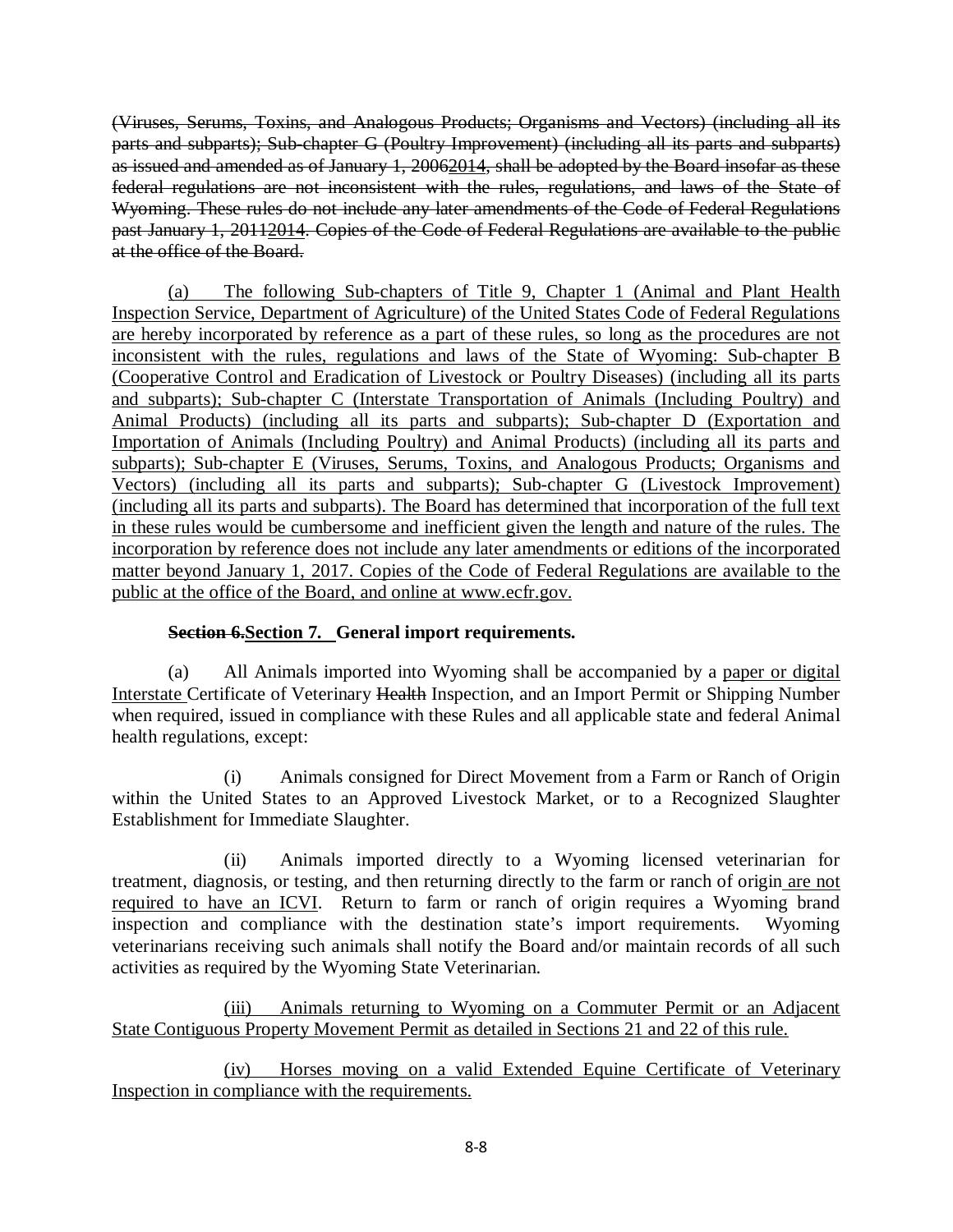(b) All commercial Animal carriers importing Animals are required to stop at the first Port of Entry encountered in Wyoming.

(c) Any person importing, causing to be imported, or directing to be imported any Animal into Wyoming shall comply with these Rules and all applicable federal Animal health regulations.

## **Section 7. Section 8. Interstate Certificates of Veterinary Health Inspections (ICVI) & Permits**.

(a) Certificates of Veterinary Health InspectionICVIs shall only be valid if properly issued by an Accredited Veterinarian or USDA/APHIS/VS veterinarian.

(b) Certificates of Veterinary Health InspectionICVIs shall only be issued after a visual examination of all Animals intended for importation into Wyoming has been completed and all other requirements for identification, testing, treatment, vaccinations, and declarations are met.

(c) Certificates of Veterinary Health InspectionICVIs are valid for thirty (30) days following proper issuance examination of the Animal(s), unless otherwise specified by these Rules or at the discretion by order of the Wyoming State Veterinarian.

(d) Certificates of Veterinary Health InspectionICVIs shall be forwarded to the Board by the Animal health official of the state of origin or the issuing Accredited Veterinarian so as to be received within ten  $(10)$  fourteen  $(14)$  days of issuance.

(e) Each Certificate of Veterinary Health InspectionICVI shall contain the following information:

(i) Import Permit number and/or Shipping Number when shall be recorded on the ICVI for those species for which it is required;

(ii) Name, complete mailing, and physical address, phone number, and physical address of the consignor and the physical address of the origin of the Animal(s) if different from that of the consignor's;

(iii) Name, complete mailing address, phone number, and physical address of the consignee, and the physical address of the Animals' Wyoming destination if different from that of the consignee's;

(iv) Printed Nname and signature, complete mailing address, phone number, and National Accreditation Number of the issuing Accredited Veterinarian;

# $(v)$  Origin of the Animal(s);

 $(vi)(v)$  Number of Animals covered by the Certificate of Veterinary Health InspectionICVI and Permit;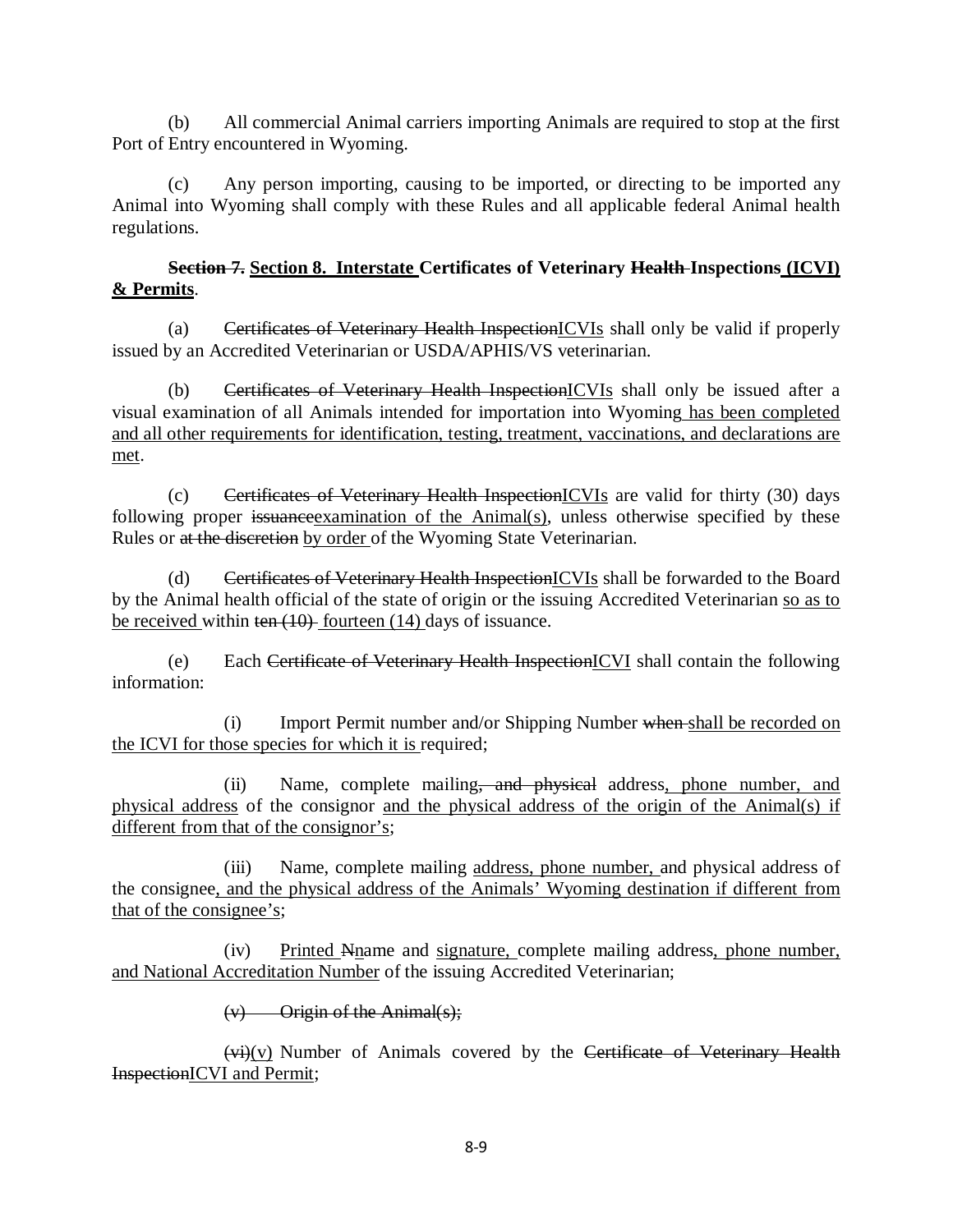$(vii)(vi)$  Species of Animal(s);

 $(viii)(vii)$  Age of Animal(s);

 $(ix)(viii)$  Gender of Animal(s);

 $\overline{(x)}$ (ix) Purpose for which the Animals are being moved;

 $\overrightarrow{xx}$ )(x) Verification that the Animal(s) being moved is/are in good health and free of disease, including any required statements;

 $(xii)(xi)$  Date of required testing, the specific test, and the specific test result, and the herd/flock certification number, if applicable;

 $(ix)(xii)$  Date and name of each required vaccination, if applicable;

(xiv) Address at Physical Wyoming destination of the Animal(s);

 $(xv)(xiii)$  List of Official Individual Identification, breed association registry tattoo, ownership brand, device or other approved individual identification of each Animal, when applicable as required; or the statement "All animals in this shipment are officially individually identified where individual ID is required".," when regulations allow.

(f) State of origin tags and country of origin tags (for foreign imports) must be in all animals required to be identified unless an exception is provided in these Rules, and these tags shall not be removed following importation. Unless approved by the Wyoming State Veterinarian, all Official Individual Identification numbers must be recorded on the ICVI.

(i) Brand certificate numbers, when applicablerequired; and

(ii) United States Department of Agriculture license numbers for Animals used in circuses, carnivals and petting zoos.

# **Section 8.Section 9 Duties of Animal owners, owner's agents, and commercial Animal carriers**.

(a) Any person, including but not limited to Animal owners, owner's agents, consignors, consignees, and transporters, shall:

(i) Not import any Animal into Wyoming except in compliance with these Rules and all other applicable federal Animal health and transportation regulations;

(ii) Not import any Animal into Wyoming unless each vehicle transporting Animals has immediate possession of all required documents related to the Animals being transported; and

(iii) Not divert any Animal imported into Wyoming from the Wyoming destination stated on the Certificate of Veterinary Health InspectionICVI without the prior written permission of the Wyoming State Veterinarian.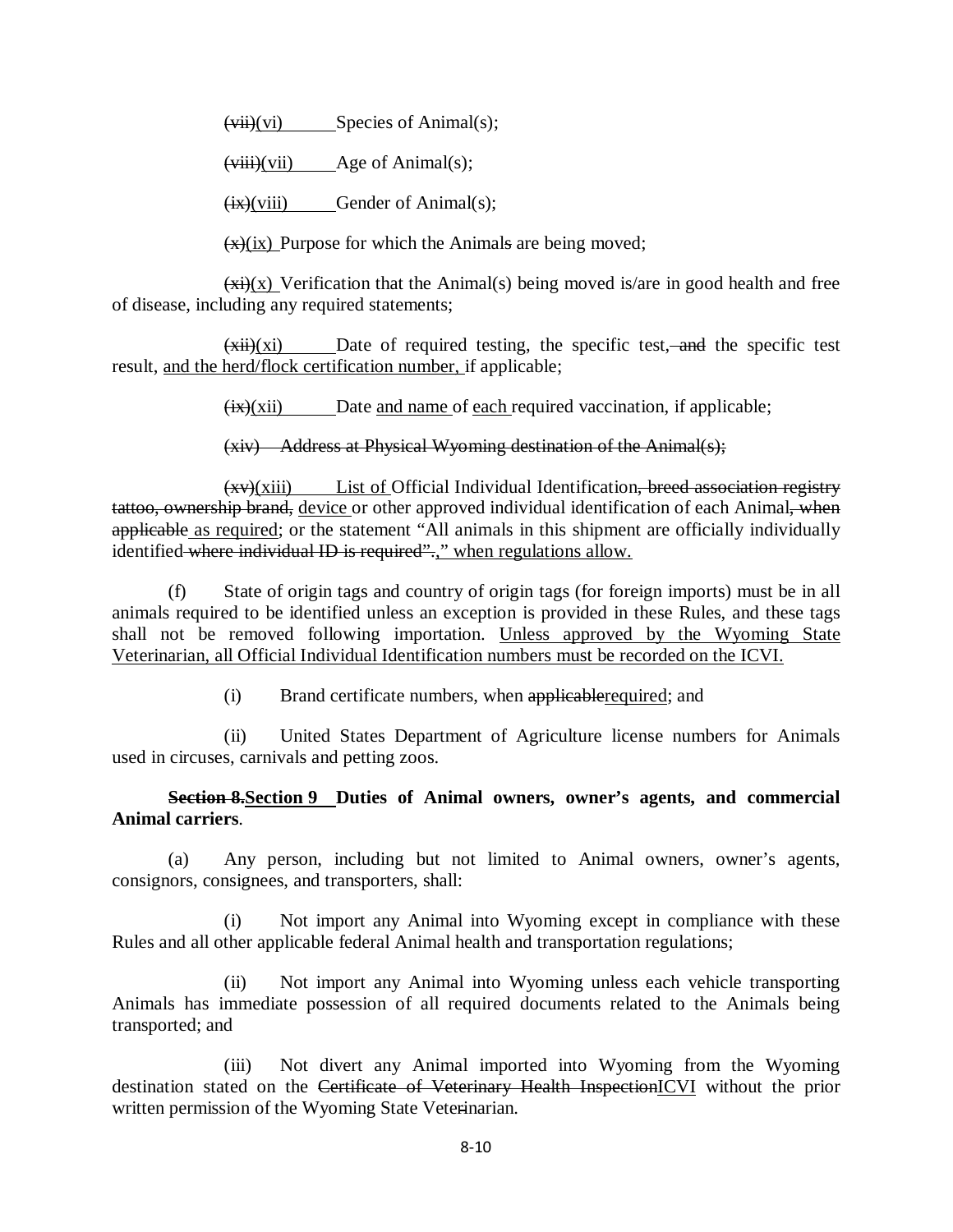(iv) Not import any Animal into Wyoming unless all such conveyances used in the transportation of Animals are maintained in a clean and sanitary condition, including disinfection as may be required, and in compliance with state and federal Animal health and transportation regulations; and

(b) In addition, the owners and operators of commercial Animal carriers importing Animals into Wyoming shall:

(i) Stop at the first Port of Entry encountered in Wyoming.

## **Section 9.Section 10. Interstate shipments with a VS-127 Form 1-27.**

(a) Interstate Animal shipments, under specified restriction by the USDA/APHIS/VS may be transported into or through Wyoming if accompanied by a Form VS-127 Form 1-27 with prior written approval from the Wyoming State Veterinarian.

## Section 10. **Interstate Livestock Health Movement Permits**.

(a) Interstate Livestock Health Movement Permits (Permits) may be issued for one (1) year upon making application to the Board and when approved by the Wyoming State Veterinarian.

(b) The producer applying for a Permit shall own or control property in Wyoming and an adjacent state to Wyoming.

(c) Any Animal moving on a Permit shall be branded or identified with Official Individual Identification.

(d) Animals that move on a Permit shall originate from an established breeding herd and shall not have been assembled from three  $(3)$  or more herds within the past six  $(6)$  months.

(e) All mature female Bison and/or Cattle moving under a Permit shall be Official Calfhood Vaccinates for Brucellosis or Official Adult Vaccinates for Brucellosis.

(f) Animals from an adjoining state, moving under a Permit, shall enter Wyoming with a valid Certificate of Veterinary Health Inspection and a copy of the Permit.

(g) Wyoming origin Animals returning to Wyoming under a Permit may enter Wyoming without a Certificate of Veterinary Health Inspection. The original Certificate of Veterinary Health Inspection must accompany the return shipment.

(h) Animals moving on a Permit shall meet the adjacent state's import and export requirements.

(i) The Wyoming State Veterinarian may revoke a Permit at any time for disease concerns or non-compliance with the terms of the Permit.

(j) These Permits do not waive any brand inspection requirements.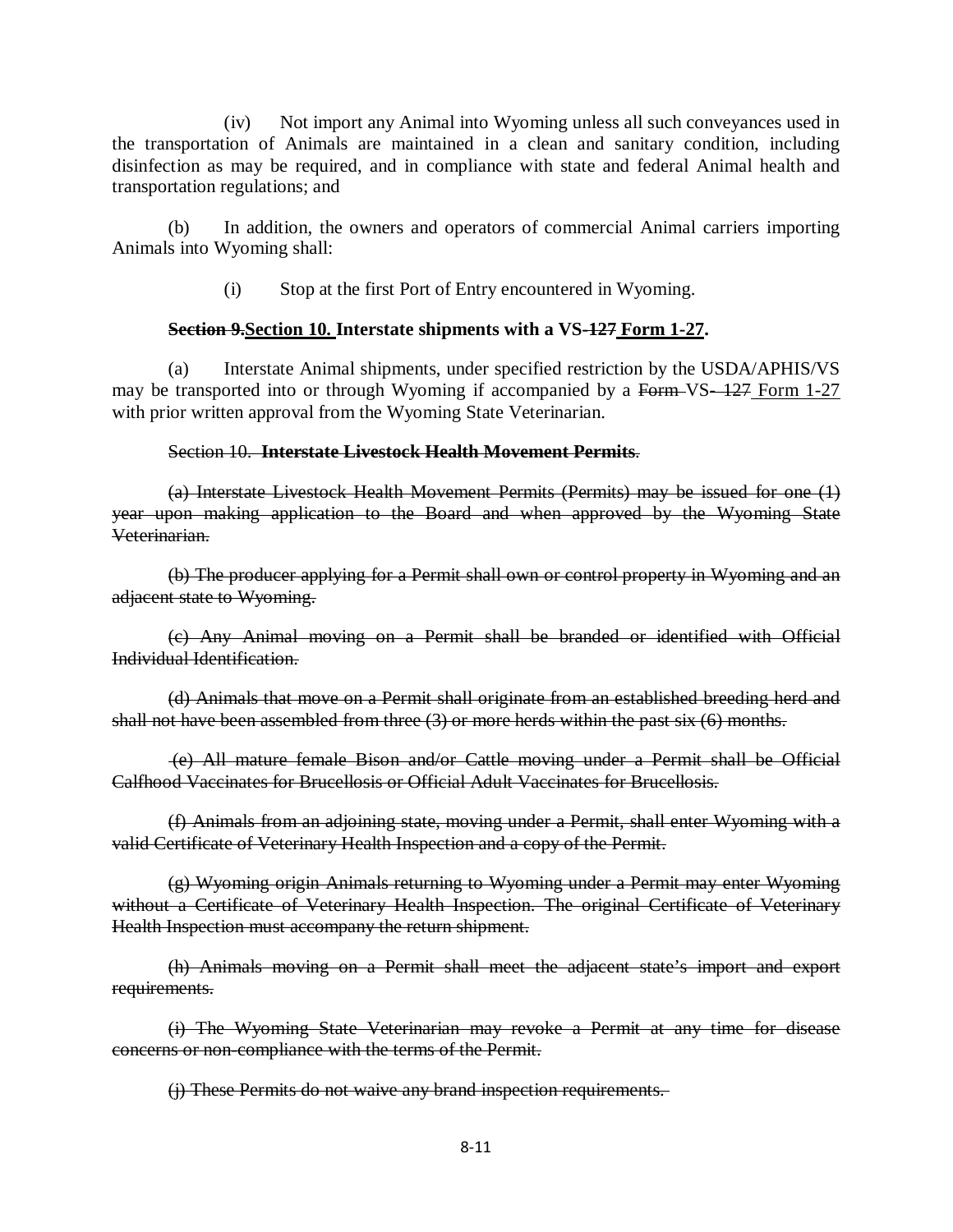#### Section 11**. Interstate Equine Health Movement Permit**

(a) Interstate Equine Health Movement Permits (Permits) may be issued for one (1) year upon making application to the Board and when approved by the Wyoming State Veterinarian.

(b) Within thirty (30) days prior to the application for a Permit, it is required that each Horse have a Certificate of Veterinary Health Inspection and a negative test for Equine Infectious Anemia.

(c) Wyoming origin Horses returning to Wyoming under a Permit may return to Wyoming with no additional requirements if no commingling with diseased Horses occurred out of state.

(d) Horses moving on a Permit shall meet the adjacent state's import and export requirements.

(e) The Wyoming State Veterinarian may revoke a Permit at any time if disease concerns arise or if owners do not comply with the terms of the Permit.

(f) These Permits do not waive any brand inspection requirements.

## Section 12. **Adjacent State Border Property Movement Permits**.

(a) In areas where the state line divides a contiguous property, Animals may move into Wyoming without a Certificate of Veterinary Health Inspection from the adjacent state provided that the owner has made application to the Board and has been issued an Adjacent State Border Property Movement Permit.

## **Section 13.Section 11. Animals that may not be imported into Wyoming**.

(a) No Animal may be imported into Wyoming that is affected with**,** or has recently been exposed to any infectious, contagious, or communicable disease or that originates from an area under Quarantine.

(b) No Feral Animal may be imported into Wyoming, except:

(i) Feral Horses within the APHIS/BLM Wild Horse and Burro Partnership may be imported in compliance with these Rules and other requirements at the discretion of the Wyoming State Veterinarian.

(c) Wildlife may only be imported into Wyoming with prior authorization from the Wyoming Game and Fish Commission.

# **Section 14.Section 12. Quarantine, movement and release of imported Animals**.

(a) Animals entering Wyoming in violation of these Rules shall be held in Quarantine at the owner's or owner's agent's liability and expense and shall be subject to all inspection, test,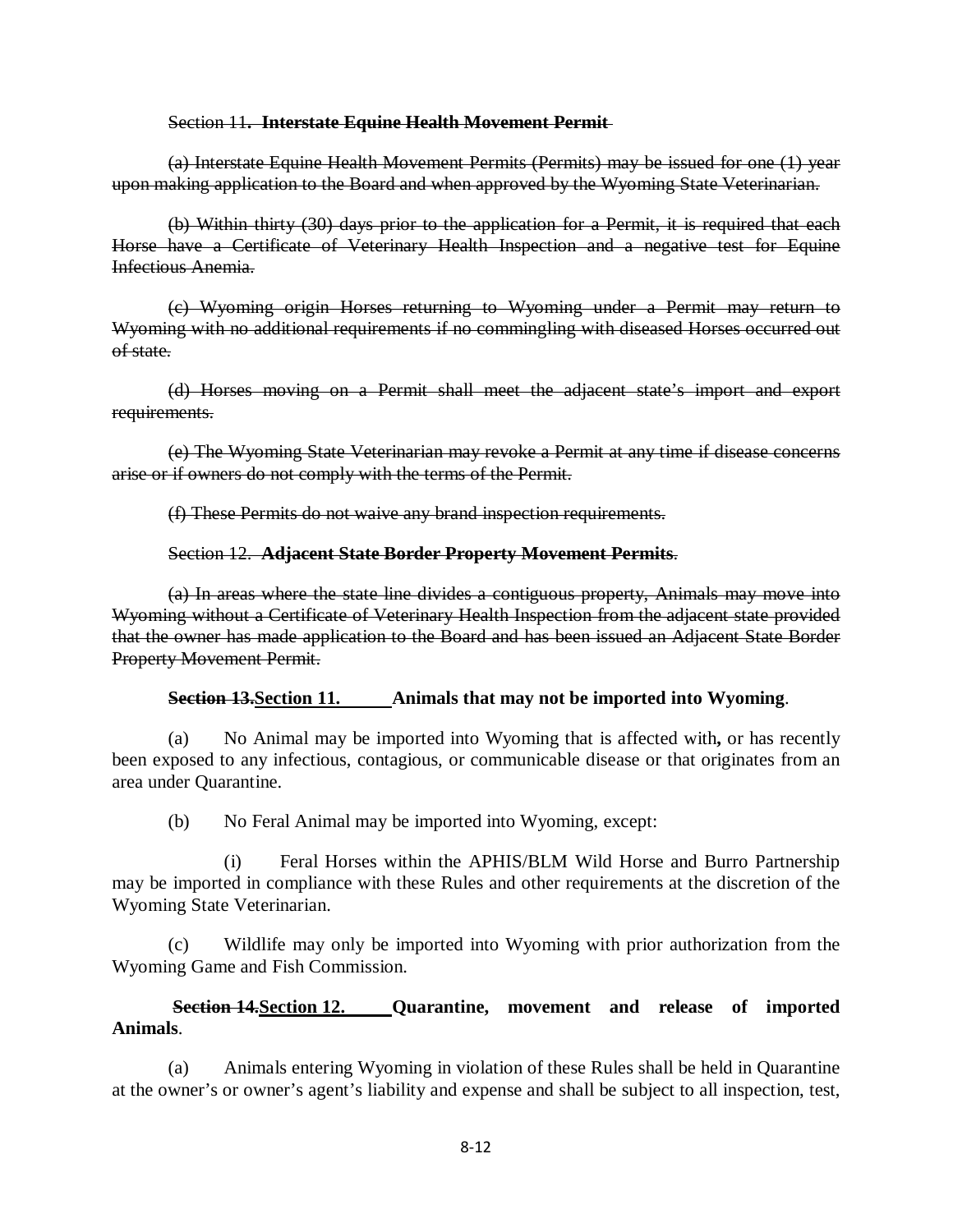treatment, and vaccination requirements at owners expense within ten (10) days of importation or at the Wyoming State Veterinarian's discretionas outlined in the quarantine release requirements.

(b) Movement of Quarantined Animals shall only be allowed pursuant to a VS Form 1-27, approved by the Wyoming State Veterinarian prior to movement.

(c) A release of Quarantined Animals is contingent upon satisfactory completion of all conditions set forth in the Quarantine and written approval of the Wyoming State Veterinarian.

Section 15. **Requirements for the importation of Aviary and Cage Birds.**

(a) A Certificate of Veterinary Health Inspection is required on all Aviary and Cage Birds entering Wyoming.

**Section 16. Section 13. ••• Requirements for the importation and use of Biologic Agents**.

(a) Written approval from the Wyoming State Veterinarian shall be obtained prior to the importation of any virulent Biologic Agent.

(b)(a) Only USDA/APHIS/VS licensed or approved veterinary Biologic Agents or products may be imported into Wyoming, except:

(i) Biologic Agents not licensed or federally approved may be imported with prior written approval from the Wyoming State Veterinarian.

(b) Written approval from the Wyoming State Veterinarian shall be obtained prior to importation of:

(i) Any virulent Biologic Agents;

(ii) Biologic Agents not licensed or federally approved.

(c) The use and possession of any Biologic Agents for Brucellosis is limited to Accredited Veterinarians and those under their supervision.

(d) The use and possession of any Biologic Agent for Pseudorabies is limited to Accredited Veterinarians and those under their supervision with prior written approval of the Wyoming State Veterinarian.

(e) The use and possession of any Biologic Agent for Rabies is limited to licensed veterinarians and others with prior written approval from the Wyoming State Veterinarian.

 $(f)$  (iii) No Any Biologic Agent that originates from a Quarantine area or an area suspected of harboring disease-may be imported except with prior written approval from the Wyoming State Veterinarian.

**Section 17.Section 14. Requirements for the importation of Bison and Cattle**.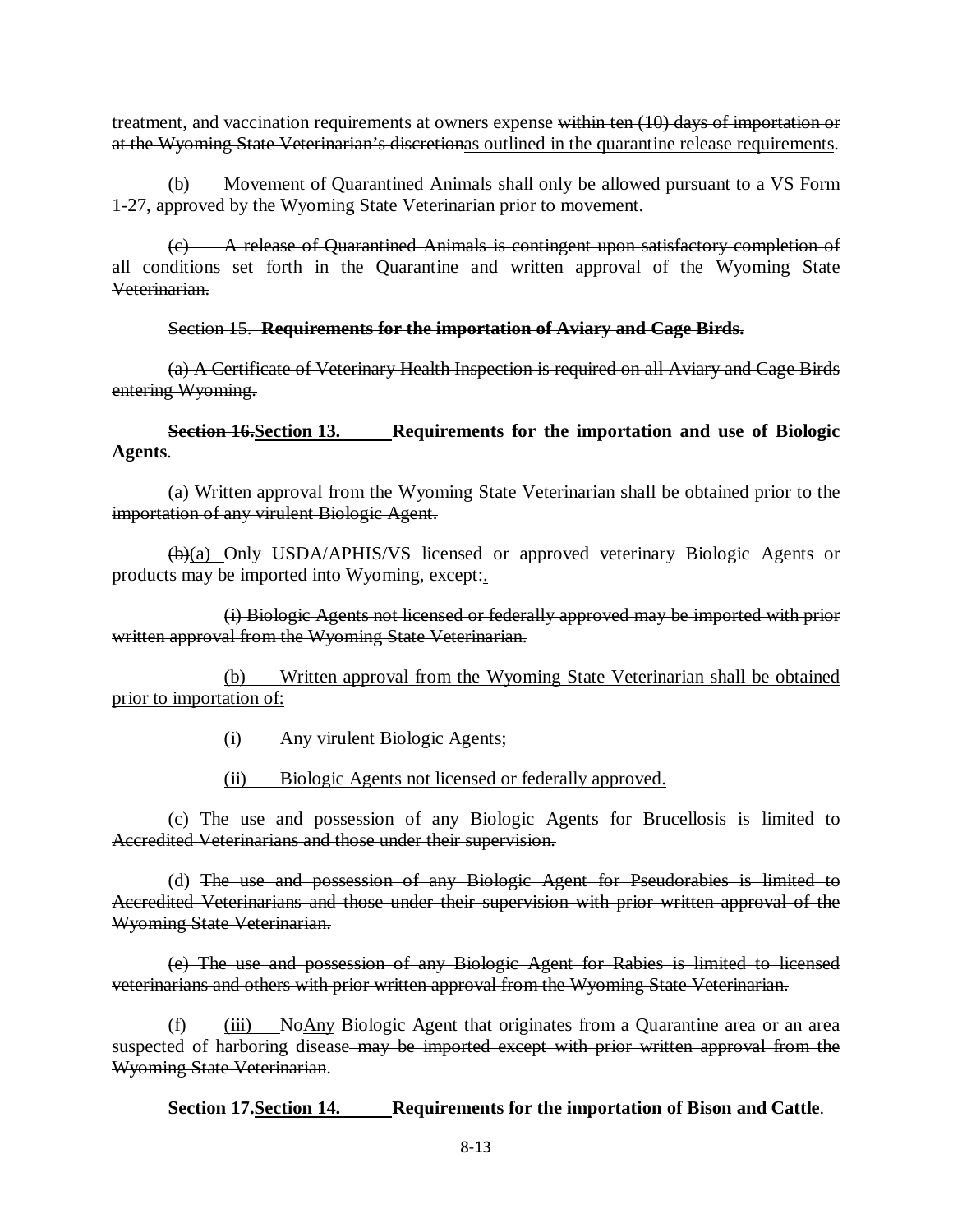(a) An ICVI Certificate of Veterinary Health Inspection and an Import Permit are required on all Bison and Cattle entering Wyoming, unless excepted in Section  $\frac{67(a)(i)}{i}$  or  $(iii)$ .

(b) Identification requirements:

 (i) All sexually intact Bison and Cattle twelve (12) months of age and older shall each have Official Individual Identification.

(ii) All sexually intact females, regardless of age, entering the Brucellosis Designated Surveillance Area are required to be identified with Official Individual Identification prior to arriving.

 $(iii)(iii)$  Bison and Cattle imported from Canada for breeding, recreational, or grazing purposes shall-have a "CAN" hot iron or freeze brand on the right hip be identified in accordance with USDA requirements.

 $(iii)(iv)$ Bison and Cattle from Mexico shall have an "M" hot iron or freeze brand on the right hipbe identified in accordance with USDA requirements.

 $(iv)(v)$  All Bison and Cattle originating from any foreign country whether imported directly or indirectly, shall be individually identified with a country of origin official tag which may not be removed during the life of the animal.

 $(v)$ (vi) Any female Bison or Cattle spayed prior to entry shall be identified with a silver USDA tag or a spay tag recognized by the Animal health official in the state of origin.

(vii) Cattle not already identified with state of origin official identification and imported to an approved tagging site, may be permitted under the condition that, immediately upon arrival at such approved tagging site, they shall be officially identified.

(c) Brucellosis vaccination, test and identification requirements

(i) All sexually intact female Bison and Cattle imported into the Brucellosis Designated Surveillance Area shall be Official Calfhood Vaccinates or Official Adult Vaccinates prior to importation, except heifer calves, unless they are less than four (4) months of age and accompanying their mothers., may be imported. (Sexually intact females are required to be identified with Official Individual Identification prior to entering the Brucellosis Designated Surveillance Area, including heifer calves regardless of age.)

(ii) Unvaccinated Bison and Cattle less than twelve (12) months of age imported for breeding purposes may be imported into Wyoming outside of the Brucellosis Designated Surveillance Area under Quarantine. They must become Official CalfhoodBrucellosis Vaccinates or be spayed prior to reaching thirteen (13) months365 days of age.

(iii) Unvaccinated <u>female</u> Bison and Cattle greater than twelve (12) months of age may be imported into Wyoming outside of the Designated Surveillance Area to a Designated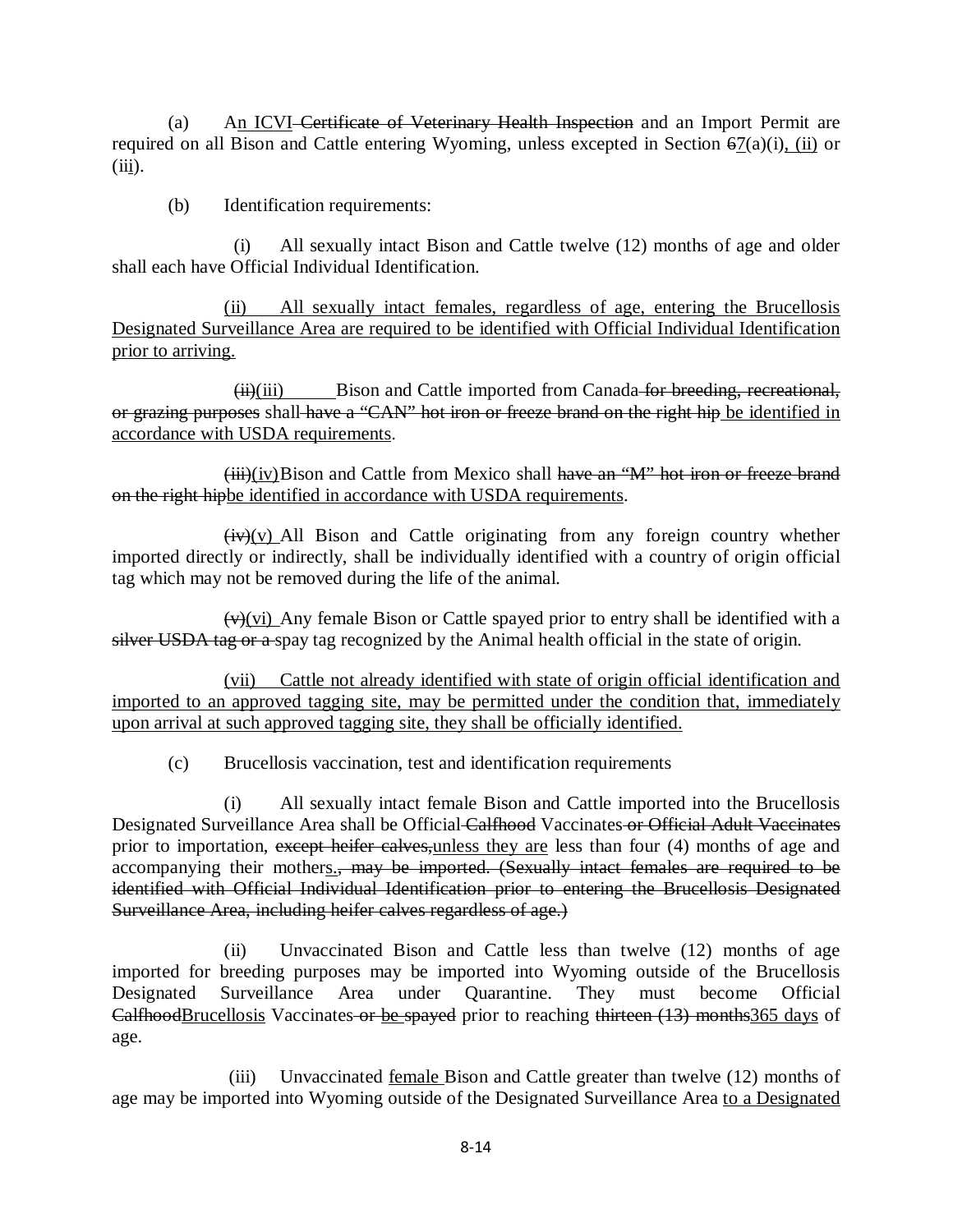Feedlot as Restricted Livestock under the conditions of the feedlot agreement.under Quarantine to become Official Adult Vaccinates within thirty (30) days of importation. Importation is contingent upon the importer signing an adult vaccination agreement with the Wyoming State Veterinarian.

(iv) If originating from a single source not assembled within the previous 90 days, unvaccinated female Bison and Cattle greater than twelve (12) months of age may be imported into Wyoming to a ranch or Premises under Quarantine to become Official Vaccinates within thirty (30) days of importation or after calving if they are pregnant at the time of importation. Issuance of an entry permit is contingent upon the importer signing an adult vaccination application with the Wyoming State Veterinarian.

(iv) Unvaccinated Bison and Cattle may be imported under Direct Movement to an Approved Feedlot.

(v) At the discretion of the Wyoming State Veterinarian, Bison or Cattle from any country, state, region, area, or zone which is not Brucellosis Free, or where current Brucellosis quarantines for livestock are in effect, or where there is an infected wildlife reservoir present, shall test negative to a Brucellosis test within thirty (30) days prior to entry into Wyoming and may be held under Quarantine and subject to a Brucellosis retest forty-five (45) to one hundred twenty (120) days after the pre-entry test meet all pre- and post-entry test requirements, quarantines and restrictions required by the Wyoming State Veterinarian.

(d) No Bison or Cattle that is known to be seropositve for Johnes Disease may be imported into Wyoming.

 $(e)(d)$  Trichomoniasis requirements for Cattle, excluding yaks:

(i) Trichomoniasis Test Eligible Bulls being imported into Wyoming for breeding purposes shall testhave a negative either three (3) times by culture or two (2) times by PCR (*Polymerase Chain Reaction*) test, conducted at an American Association of Veterinary Laboratory Diagnosticians or International Organization for Standardization or equivalent accrediting organization-approved laboratory, within sixty (60) days prior to entry, by diagnostics performed at an approved state or federal veterinary laboratory with no female exposure 14 days prior to test and from the time of test until import.

(ii) Female Cattle over twenty-four  $(24)$ twelve  $(12)$  months of age intended for breeding purposes shall not be imported from a herd under Quarantine for Trichomoniasis or known to be affected with Trichomoniasis.

(iii) Trichomoniasis Test Eligible Bulls being returned to Wyoming from another state by a producer pursuant to an Interstate Livestock Health Movement Commuter Permit, or Adjacent State BorderContiguous Property Movement Permit, or-from landproperty owned or controlled by the importer, in another state or Trichomoniasis Test Eligible Bulls returning from an artificial insemination collection facility where no female exposure has occurred do not need to be tested for Trichomoniasis provided the Cattle are returning to their Wyoming ranch of origin and the Cattle have not commingled with any other producer's Cattle. Bulls exposed to any female cattle other than those on the permit will require a negative test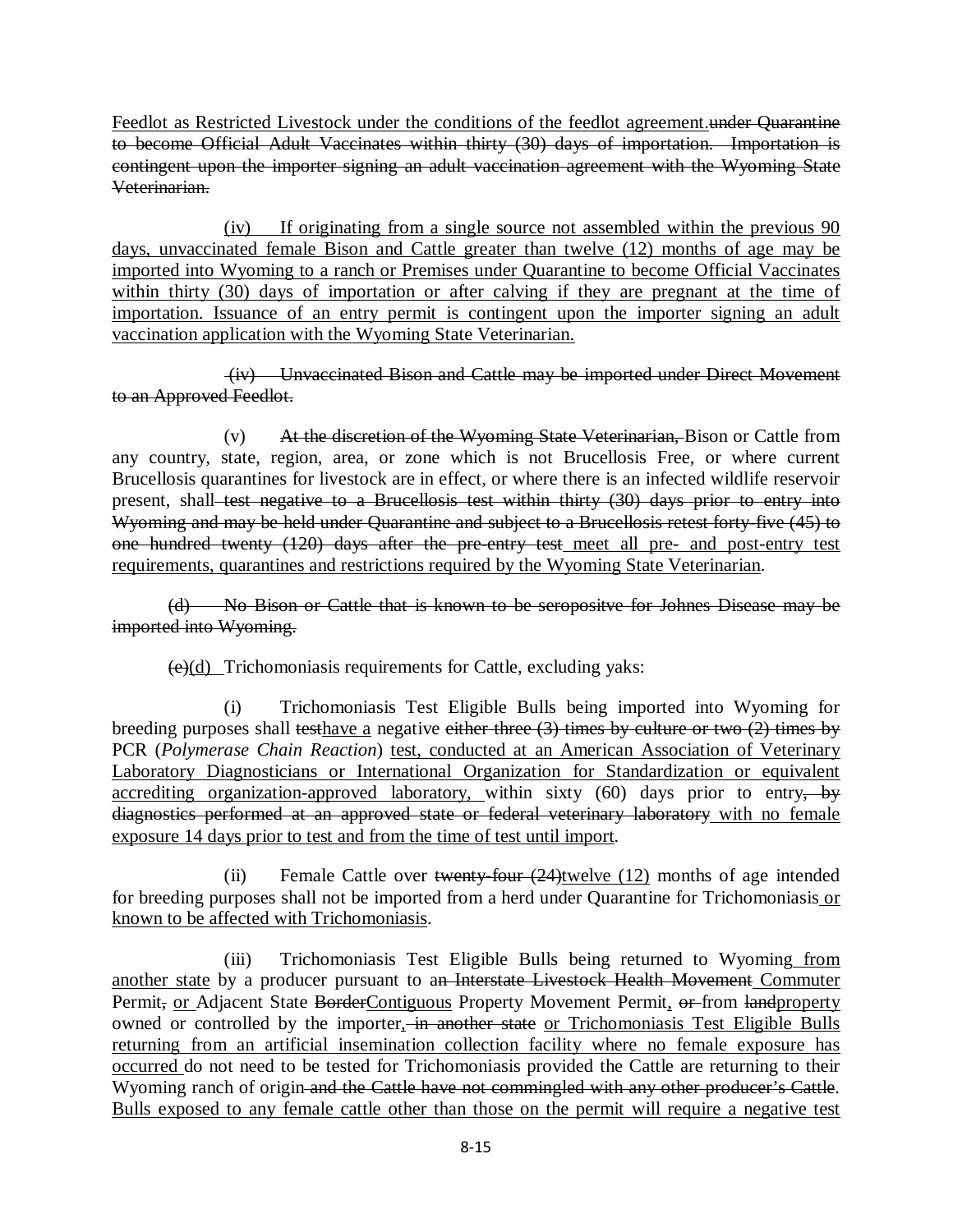prior to their next turn out with female cattle.

 $(f)(e)$  Tuberculosis requirements:

(i) The following shall have  $n\text{No}$  Tuberculosis test-requirements is required, unless otherwise directed by the Wyoming State Veterinarian, for:

(A) Bison and Cattle from any state or zone which is Accredited-free or Modified Accredited Advanced; or

(B)(A)Bison and Cattle imported under Direct Movement to an Approved Feedlot Direct to Slaughter; or

(C)(B)Bison or Cattle from an Accredited-free herd.

(ii) The following shall have aone negative Tuberculosis test performed within sixty (60) days prior to importation:

(A) Bison and Cattle from any state or zone within the United States which is not Accredited-free or Modified Accredited Advanced; or

(B) Bison and Cattle from any foreign nation recognized by USDA/APHIS/VS as Accredited-free Modified Accredited Advanced; or

(C) Sexually intact Dairy Cattle, except those less than two  $(2)$ six (6) months of age and over, which may be imported under Quarantine with Official Individual Identification to be tested upon reaching two (2) months of age.

(iii) Bison or Cattle, including Rodeo Cattle, originating from a foreign nation or an area within a foreign nation that is not-recognized by USDA/APHIS/VS as Accredited-free Modified accredited or Accreditation preparatory shall have a<del> negative Tuberculosis test</del> performed within sixty (60) days prior to importation and then may be imported under Quarantine and subjected to a second test performed sixty (60) to ninety (90) days after the preimport test history of two (2) negative Tuberculosis tests performed within the previous nine (9) months. The second of these tests must be within ninety (90) days prior to importation. The Wyoming State Veterinarian has the discretion to allow such cattle to be imported under Quarantine and subjected to the second test. A complete history of prior Tuberculosis testing, including the date, location, and testing veterinarian's name, must be provided on the ICVI. These Animals are required to have a country of origin official tag which must not be removed for the life of the Animal.

(A) If a post United States entry the second negative test was performed elsewhere outside of Wyoming in an Accredited-free area or state in the United States, and the date, location, and testing veterinarian's name is provided on the Certificate of Veterinary Health InspectionICVI andwith a copy of the Tuberculosis test chart is provided for review by the State Veterinarian, then no further testing may be required at the discretion of the Wyoming State Veterinarian. These Animals are required to have a country of origin official tag which must not be removed for the life of the Animal.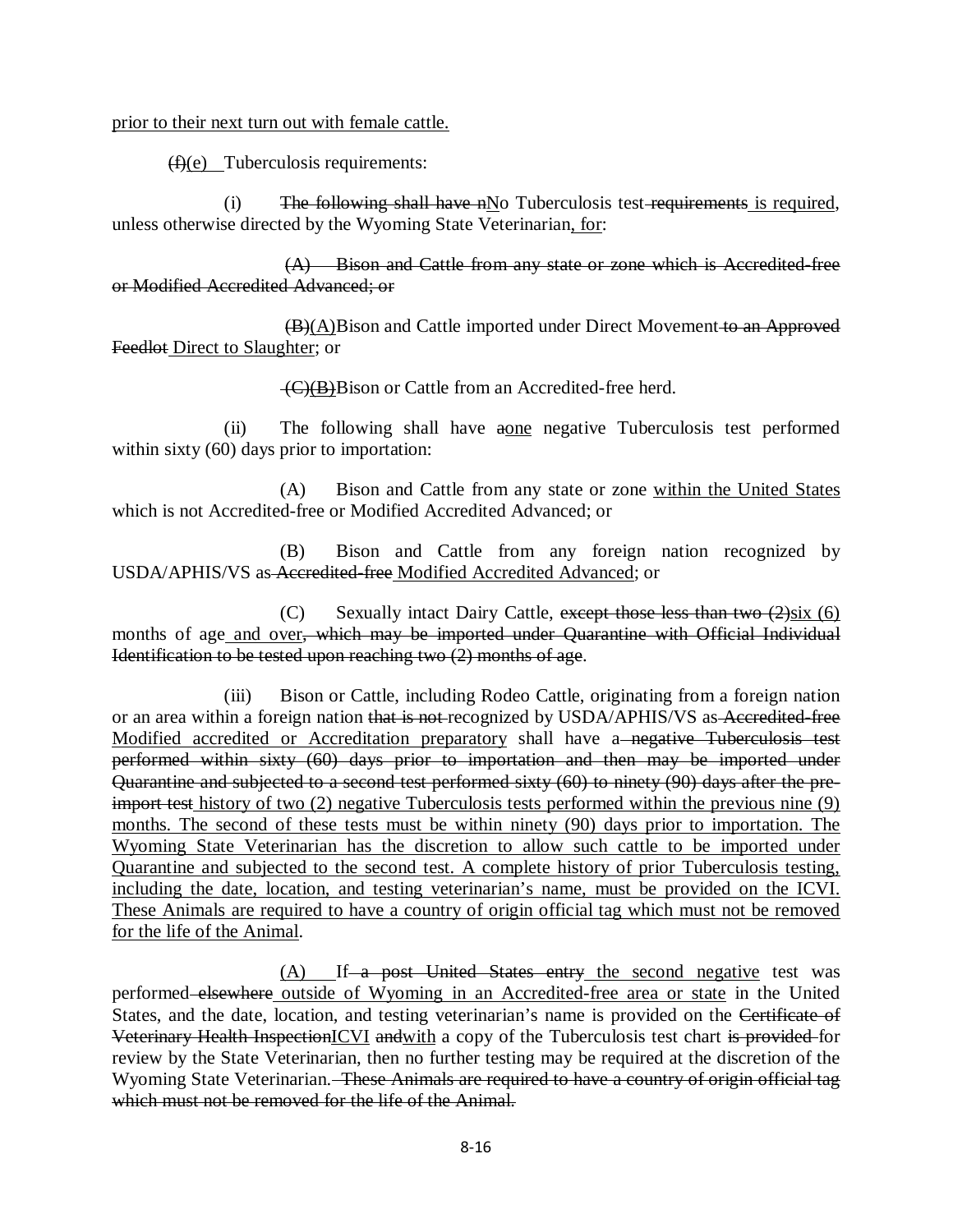(iv) All U.S.-origin Rodeo Cattle shall have a negative Tuberculosis test within twelve (12) months prior to importation, in addition to other applicable Tuberculosis testing requirements.<del>, except</del> Rodeo Cattle less than two months of age with Official Individual Identification entering Wyoming for Recreational Purposes and then leaving Wyoming directly from the event may have testing requirements waived or modified with the prior written approval of the Wyoming State Veterinarian.

(v) The importation of and test requirements for Bison or Cattle originating from any area with an existing or suspected wildlife reservoir of Tuberculosis or from any area with endemic infection in livestock, regardless of country, state, or zone classification, shall be at the discretion of the Wyoming State Veterinarian.

**Section 18. Section 15. ••• Requirements for the importation of Camel Family Species.**

(a) An ICVI Certificate of Veterinary Health Inspection is required on all Camel Family Species entering Wyoming.

(b) Identification requirements:

(i) A state of origin tag, or a USDA brite tag, a micro-chip number approved by USDA APHIS and recorded on the ICVI is required on all imported Camel Family Species.

(ii) Animals subject to Brucellosis or Tuberculosis testing shall have USDA Official Identification.

 (iii) Camel Family Species imported for Exhibition Purposes may enter with name and a clear description of the animal(s) imported as accepted identification.

(c) Tuberculosis requirements:

(i) Camel Family Species Animals of U.S. origin from an Accredited-free or Modified accredited advanced state are not required to be Tuberculosis tested.

 $(H)$ (ii) Camel Family Species Animals from any state or zone within the United States which is not Accredited-free or Modified accredited advanced shall have a negative Tuberculosis test conducted in the axillary region within sixty (60) days prior to importation.

 $(H<sub>i</sub>)(iii)$  Camel Family sSpecies Animals originating from a foreign nation not recognized by USDA/APHIS/VS as accredited Tuberculosis free shall be tested negative for Tuberculosis in the axillary region within sixty (60) days prior to importation and shall be held under Quarantine pending the results of a post importation Tuberculosis test conducted in the axillary region sixty (60) to ninety (90) days following the negative pre importation Tuberculosis test.

(d) Brucellosis requirements:

(i) Negative Brucellosis test required within sixty (60) days prior to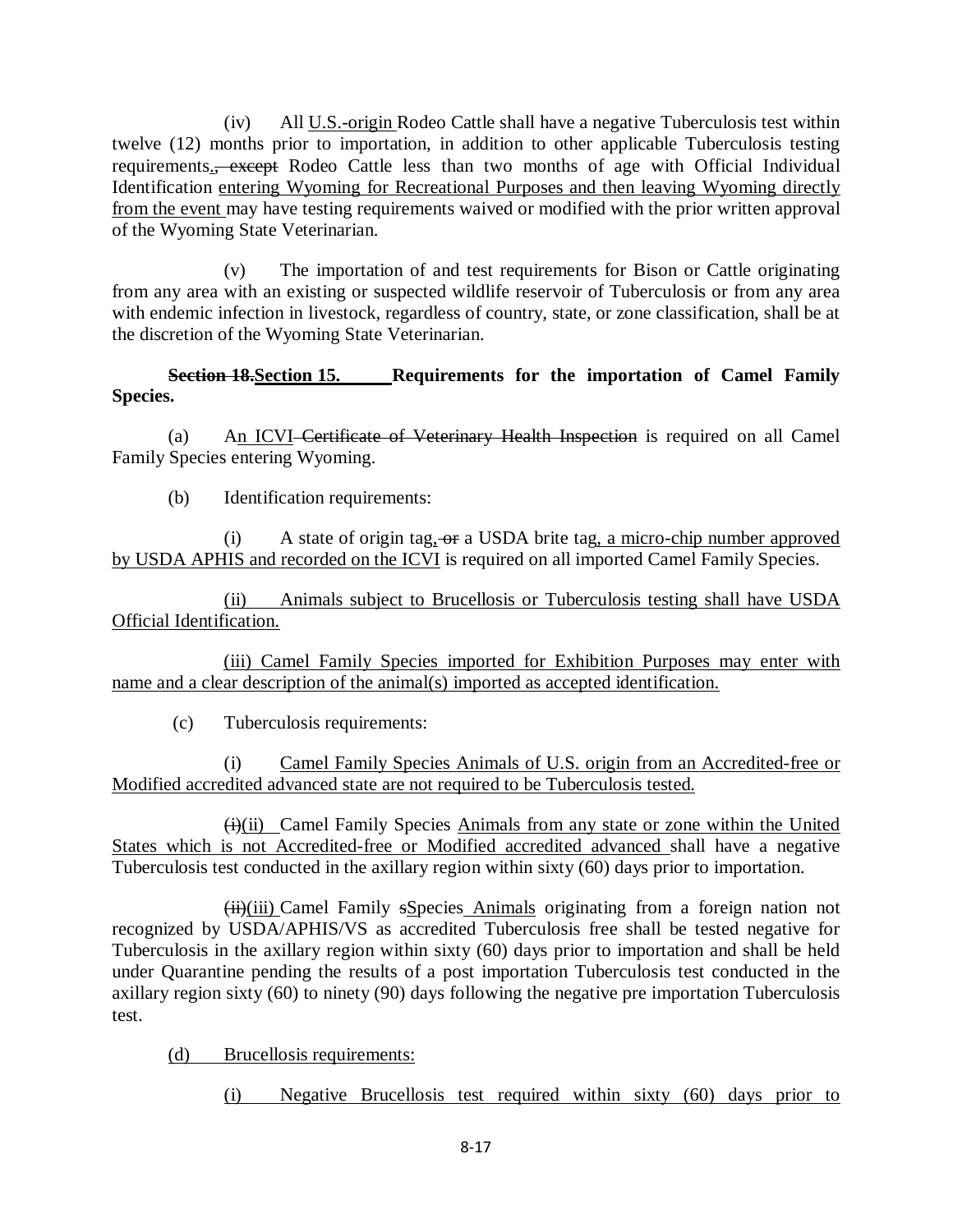importation from any state or area with less than Brucellosis Class Free status.

## **Section 19. Requirements for the importation of Cats, Dogs, and Ferrets.**

(a) A Certificate of Veterinary Health Inspection is required on all Cats, Dogs, and Ferrets entering Wyoming.

(b) All Cats, Dogs, and Ferrets three (3) months of age and greater, shall be vaccinated prior to importation by a Licensed Veterinarian for Rabies and accompanied by a current Rabies vaccination certificate.

# **Section 16. Requirements for Companion Animals**

(a) All Companion Animals three (3) months of age and older shall be accompanied with an ICVI and a current rabies vaccination certificate issued by a licensed veterinarian.

**Section 20. Section 17. ••• Requirements for the importation of Flightless Birds, including Ostriches and Emus**.

(a) An ICVI Certificate of Veterinary Health Inspection is required on all flightless birds entering Wyoming.

(b) Flightless birds being imported shall have a negative test result for the following diseases within thirty (30) days prior to entry unless they are from an NPIP clean flock for the respective disease(s):

- (i) Avian Influenza;
- (ii) Pullorum-Typhoid.

# **Section 21. Section 18. ••• Requirements for the importation of Horses.**

(a) An ICVI Certificate of Veterinary Health Inspection is required on all Horses entering Wyoming, unless excepted in Section  $67(a)(i)$ , (ii), (iii) or (iiv).

(b) A negative Equine Infectious Anemia test performed within twelve (12) months prior to importation is required, except for foals six (6) months of age and less, accompanying and not yet weaned from their birth mothers.

(c) Horses moving pursuant to an Interstate Livestock Health MovementCommuter Permit or an Adjacent State BorderContiguous Property Movement Permit are not required to be tested for Equine Infectious Anemia.

# **Section 19. Requirements for the importation of Poultry and Hatching Eggs.**

(a) An ICVI or a National Poultry Improvement Plan Form VS 9-3 is required on all Poultry and Hatching Eggs entering Wyoming.

(b) Poultry imported for resale or commercial egg or meat production shall have a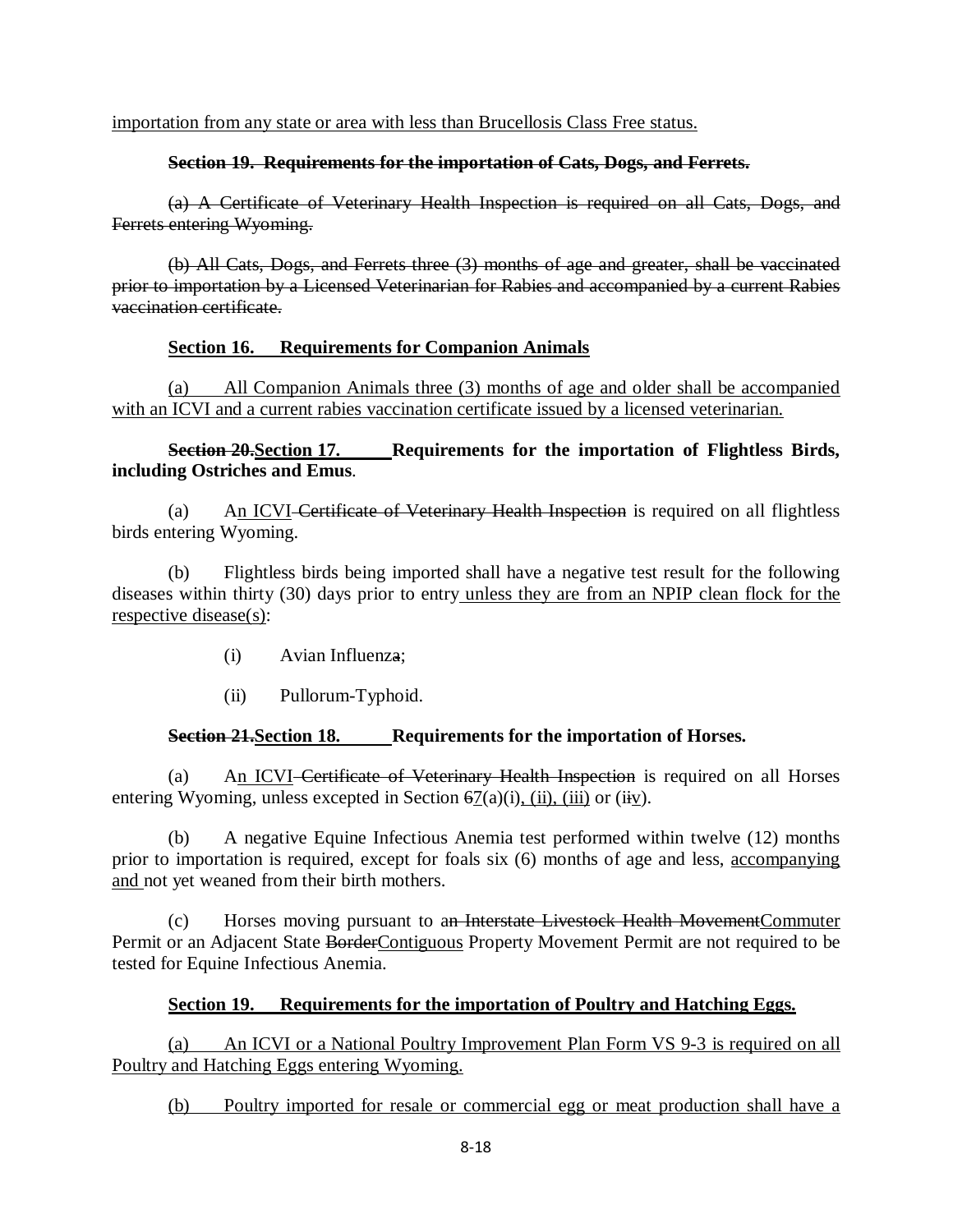negative test result for the following diseases within thirty (30) days prior to import unless from an NPIP clean flock for the respective disease(s):

 $(i)$  Pullorum – Typhoid;

(ii) Avian Influenza;

(iii) *Mycoplasma gallisepticum;*

(iv) *Mycoplasma synoviae;* and

(v) *Salmonella enteritidis.*

(c) No poultry or Hatching Egg shall be imported into Wyoming that originates from a Quarantine area or control zone suspected of harboring poultry disease unless permitted by the Wyoming State Veterinarian under a "Secure Food Supply Plan."

(d) A copy of the ICVI shall be attached to each container in which the poultry are being shipped. Each container of Poultry or Hatching Eggs imported into Wyoming shall be labeled with the following information:

- (i) The name and address of the shipper;
- (ii) The number of Poultry or Hatching Eggs in the container;
- (iii) The breed of the Poultry or Hatching Eggs in the container;
- (iv) The sex of the Poultry in the container;
- (v) The age and hatch date of the Poultry in the container;

(vi) The name of the hatchery or person producing the Poultry or Hatching Eggs in the container.

# **Section 22.Section 20. Requirements for the importation of Sheep and Goats**.

(a) An ICVI-Certificate of Veterinary Health Inspection and an Import Permit are required on all Sheep and Goats entering Wyoming unless excepted in Section 67(a)(i), (ii) or (iii). The certificate shall include the statement, "All animals in this shipment are free from Foot Rot and Ring Worm (Club Lamb Fungus) and originate from a flock/herd that has not had Scrapie in the past five years."

(b) All Sheep and Goats imported for breeding or exhibition regardless of age and all Sheep and Goats over eighteen (18) months of age shall be identified with a visible official Scrapie identification device as per USDA APHIS Scrapie requirements.

- (c) *Brucella melitensis* requirements:
	- (i) Sheep or Goats exposed to a known or suspected *Brucella melitensis*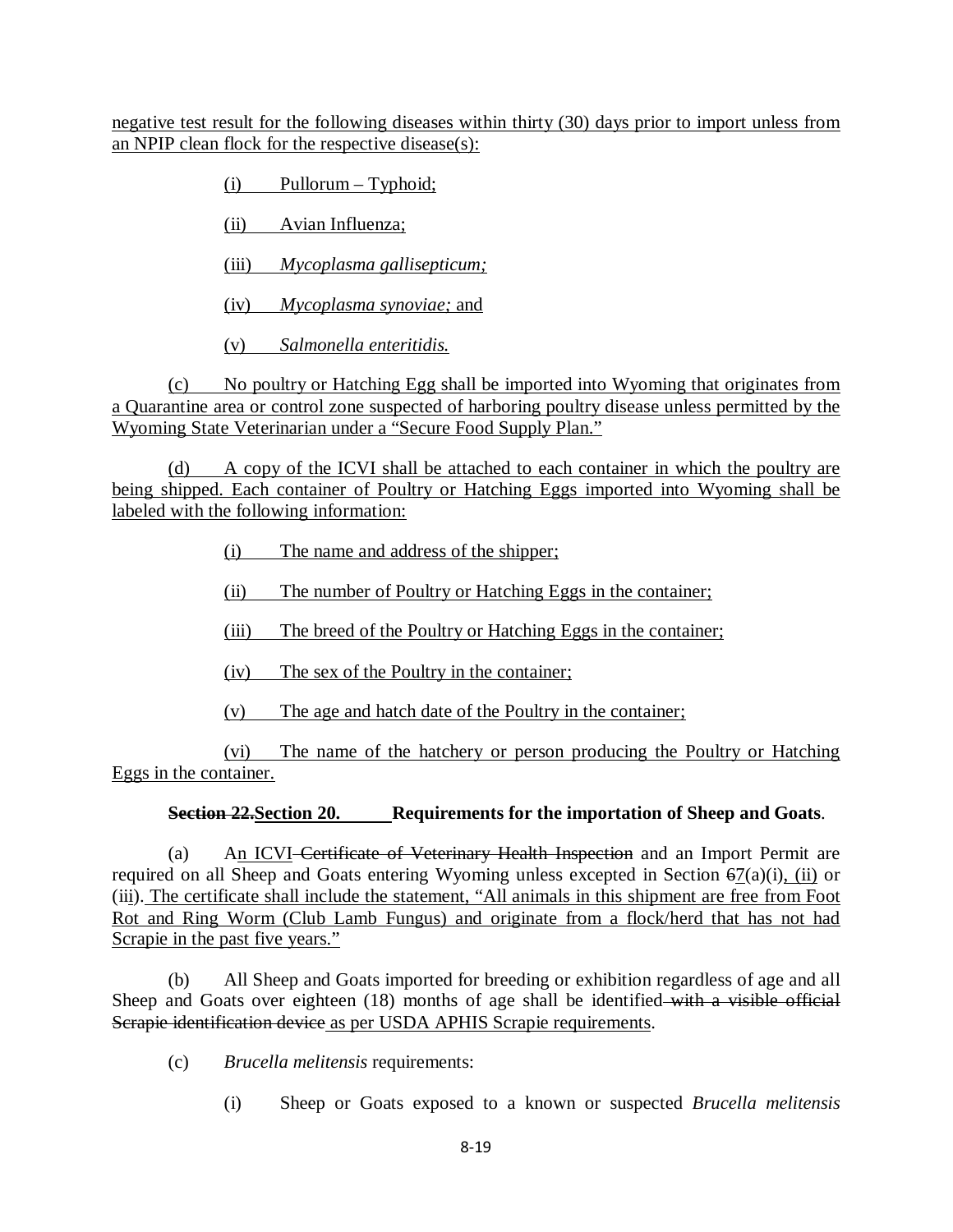positive Animal or Premise are prohibited from importation into Wyoming.

(ii) Sheep or Goats originating from a nation that is not free of *Brucella melitensis* shall be tested negative for *Brucella melitensis* within thirty (30) days prior to importation.

(d) *Brucella ovis* requirements for Sheep:

(i) Sexually intact male Sheep, six (6) months of age and older, shall test negative for *Brucella ovis* using the enzyme linked immunoassay or other test approved by the Wyoming State Veterinarian within thirty (30) days prior to importation, except those imported from a state certified *Brucella ovis* free Flock. The certified flock number must be recorded on the ICVI.

(e) Foot Rot requirements:

(i) All Sheep and Goats shall be examined and found free of Foot Rot. The Certificate of Veterinary Health Inspection shall state: "Free of Foot Rot".

(f)(e) Scrapie requirements:

(i) Sexually intact Sheep or Goats exposed to any known or suspected Scrapie positive Animal or Premise are prohibited from importation into Wyoming, except:

(A) Sheep and Goats enrolled in a Scrapie Post Exposure Management and Monitoring Plan approved by APHIS, the state veterinarian from the state of origin, and the Wyoming State Veterinarian, may be imported with the prior written approval of the Wyoming State Veterinarian.

(ii) The Certificate of Veterinary Health Inspection shall state: "No Scrapie in Flock in previous five (5) years".

(iii)(ii) All sexually intact Black-faced Sheep as defined in this rule imported for reproductive purposes shall be tested "RR" or "QR" by an approved genetic susceptibility test for Scrapie prior to importation, except:

(A) Sheep originating from an Export Certified Flock as defined in the Scrapie Free FlockUM&R may have this testing requirement waived or modified with the prior written approval of the Wyoming State Veterinarian;

(B) Sheep fourteen (14) months of age or older, susceptible to Scrapie on the genetics test (QQ) may be imported, if they are found negative to a Scrapie Live Animal Test prior to importation;

(C) Sheep less than fourteen (14) months of age, susceptible to Scrapie on the genetics test (QQ) may be imported under Quarantine to be tested with a Scrapie Live Animal Test immediately upon reaching fourteen (14) months of age.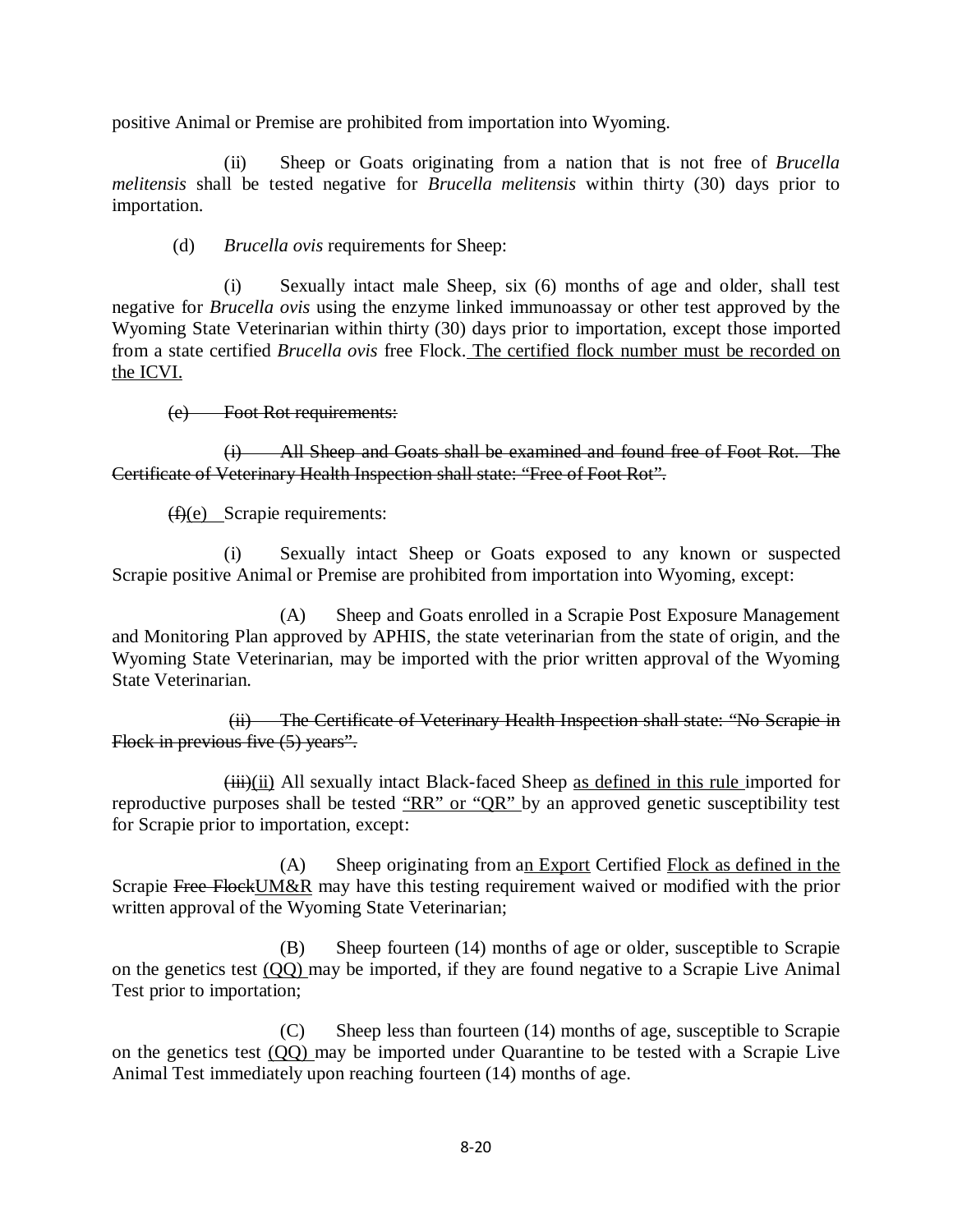$\left(\frac{\mathbf{e}}{\mathbf{e}}\right)$  Show Lamb Fungus requirements for Sheep:

(i) All Sheep imported as show market Sheep (club lambs) shall be examined prior to importation and found free of Show Lamb Fungus. The Certificate of Veterinary Health Inspection accompanying the shipment of Sheep shall state: "No Show Lamb Fungus".

# **Section 23.Section 21. Requirements for the importation of Swine**.

(a) An ICVI Certificate of Veterinary Health Inspection and an Import Permit are required on all Swine entering Wyoming, unless excepted in Section 67(a)(i), (ii) or (iii).

(b) All Swine shall have an Official Individual Identification tag numberwhich may include eartags, breed association sanctioned ear notches or tattoos listed on the ICVI.

(i) Exhibition swine less than four (4) months of age may be imported to be identified on arrival with a Wyoming State Fair tag. The statement, "Exhibition Swine to be identified on arrival," shall be written on the ICVI. Tag numbers must be written on the ICVI by the receiver and a copy sent to the Board within seven (7) days of the tags being applied.

(ii) Commercial Swine may be imported to integrated commercial premises with USDA approved group identification.

(c) No Swine shall be imported which has been fed human garbage unless processed or treated pursuant to W.S. 11-27-106.

(d) Brucellosis test requirements:

(i) Swine from a validated Brucellosis free herd may be imported with no Brucellosis test requirement regardless of requirements below.

(i) Swine from a validated Brucellosis free state or area may be imported without a Brucellosis test.

(ii) Swine from a validated Brucellosis free state or area that are not Commercial Swine shall test negative for Brucellosis within thirty (30) days prior to importation.

 $\overleftrightarrow{\mathbf{H}}$ (iii) Swine from a state or area with lower status than validated Brucellosis free shall test negative for Brucellosis within thirty (30) days prior to importation and then may be placed under Quarantine and subjected to a second test performed sixty (60) to ninety (90) days after the pre-import test., except:

(A) Swine from a validated Brucellosis free herd may be imported with no Brucellosis test requirement.

(e) Psueudorabies requirements:

(i) No Pseudorabies vaccinated Swine, or Swine from a Pseudorabies vaccinated herd, shall be imported into Wyoming without prior written approval of the Wyoming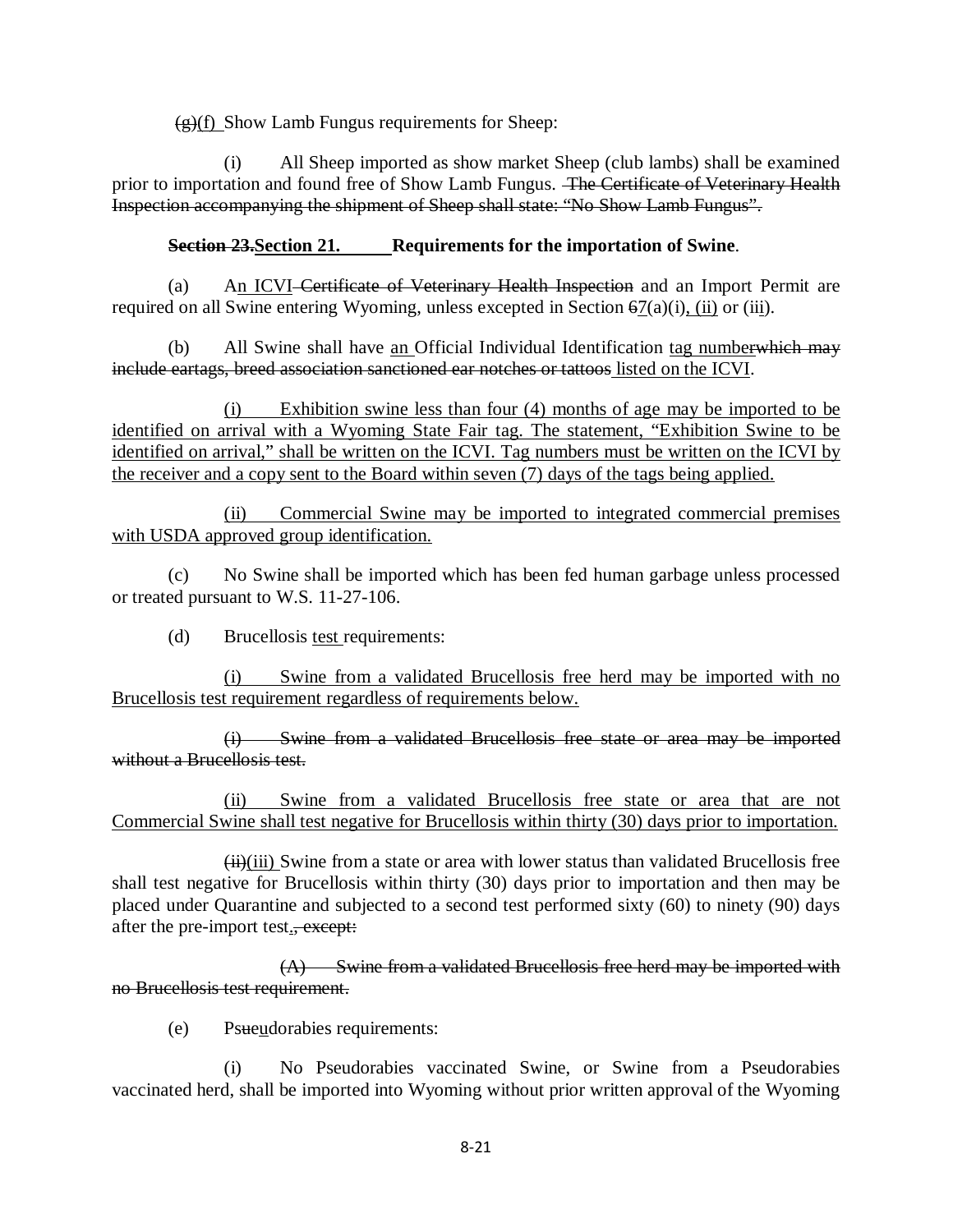State Veterinarian.

(ii) The following have no Pseudorabies test requirement:

(A) Swine from a Pseudorabies stage V state or area; and

(B)(A) Swine from a qualified Pseudorabies negative herd in a Pseudorabies stage III, IV, or V state or area.

(iii) Swine from a Pseudorabies Stage IV or  $V$  state or area that are not Commercial Swine shall have a negative Pseudorabies test within thirty (30) days prior to importation.

(iv) Swine from a state or area with less than a Pseudorabies Stage IV status shall test negative for Pseudorabies within thirty (30) days prior to importation and then may be imported under Quarantine and subjected to a second test performed thirty (30) to sixty (60) days post importation.

## Section 24. **Requirements for the importation of Poultry and Hatching Eggs**.

(a) A Certificate of Veterinary Health Inspection or a National Poultry Improvement Plan Form VS 9-3 is required on all Poultry and Hatching Eggs entering Wyoming.

(b) Poultry imported for resale or commercial egg or meat production shall have a negative test result for the following diseases within thirty (30) days prior to import:

(i) Pullorum - Typhoid;

(ii) *Mycoplasma gallisepticum*;

(iii) *Mycoplasma synoviae;* and

(iv) *Salmonella enteritidis*.

(c) Poultry that are five (5) months of age and younger may be imported without testing if they originate from Flocks officially classified as negative for the above listed diseases.

(d) No Poultry or Hatching Egg shall be imported into Wyoming that is affected with or that has recently been exposed to any infectious, contagious, or communicable disease or that originates from a Quarantine area or area suspected of harboring disease.

(e) Each container of Poultry or Hatching Eggs imported into Wyoming shall be labeled with the following information:

(i) The name and address of the shipper;

(ii) The number of Poultry or Hatching Eggs in the container;

(iii) The breed of the Poultry or Hatching Eggs in the container;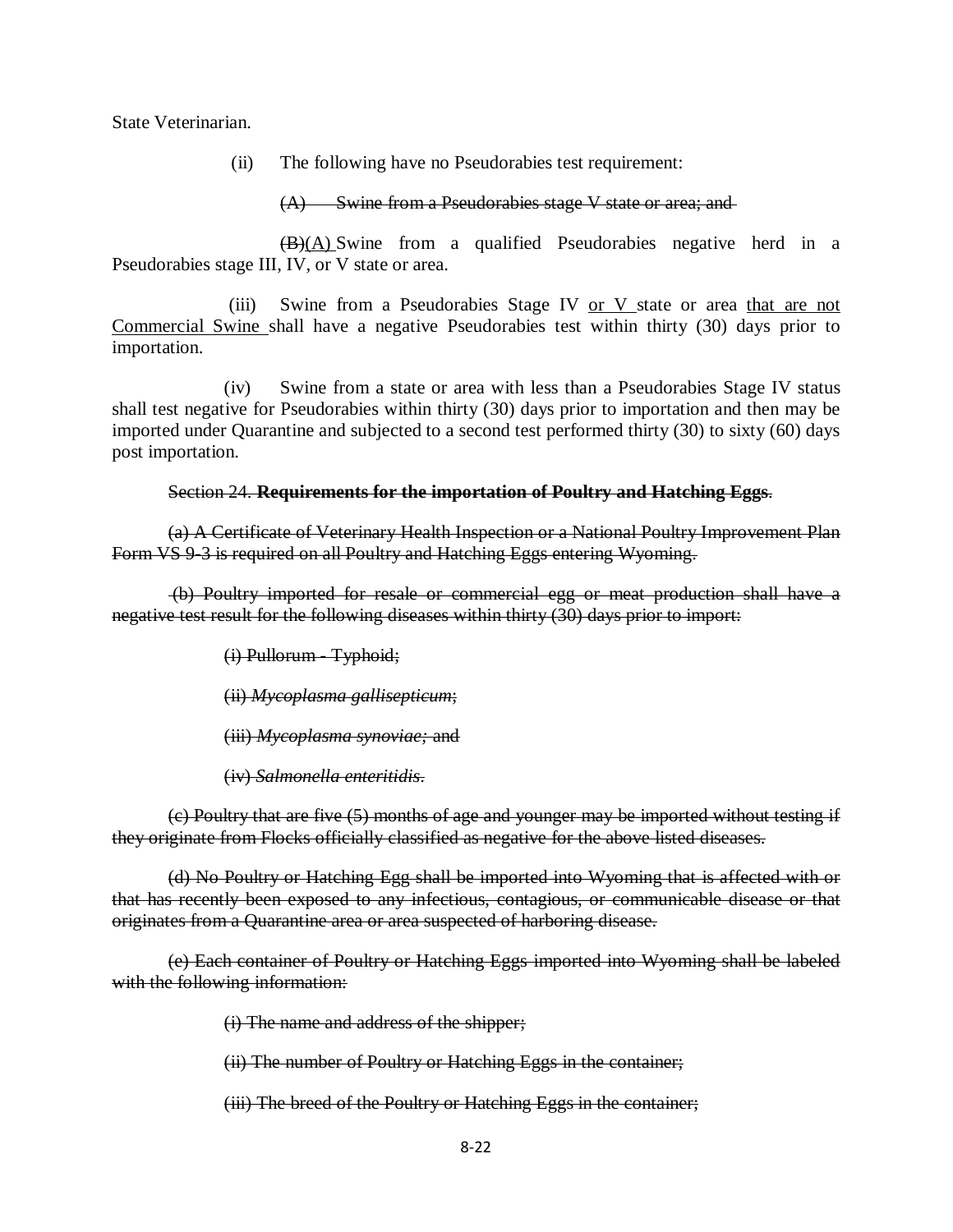(iv) The sex of the Poultry in the container;

(v) The age and hatch date of the Poultry in the container;

(vi) The name of the hatchery or person producing the Poultry or Hatching Eggs in the container.

## **Section 22. Commuter Permits**

(a) Commuter Permits may be issued for one (1) year upon making application to the Board and when approved by the Wyoming State Veterinarian and the state veterinarian of the origin state.

(b) The producer applying for a Commuter Permit shall own or control property in Wyoming and a state adjacent to Wyoming.

(c) Any Cattle moving on a Commuter Permit shall be branded and identified with Official Individual Identification.

(d) Animals that move on a Commuter Permit shall originate from an established breeding herd and shall not have been assembled from three (3) or more herds within the past six (6) months.

(e) All mature female Bison and/or Cattle moving under a Commuter Permit shall be Official Brucellosis Vaccinates.

(f) Animals from an adjoining state moving under a Commuter Permit shall enter Wyoming with an ICVI and a copy of the Commuter Permit.

(g) Wyoming origin Animals returning to Wyoming under a Commuter Permit may enter without an ICVI provided the original ICVI for movement to the adjacent state and a copy of the Commuter Permit accompany the return shipment.

(h) Animals moving from Wyoming on a Commuter Permit shall meet the adjacent state's import and export requirements.

(i) The Wyoming State Veterinarian may revoke a Commuter Permit at any time for disease control or non-compliance with the terms of the Permit.

(j) Commuter Permits do not waive any brand inspection requirements.

# **Section 23. Adjacent State Contiguous Property Movement Permits**

(a) In areas where the state line divides a contiguous property, Animals may move into Wyoming from an adjacent state without an ICVI provided the owner has made application